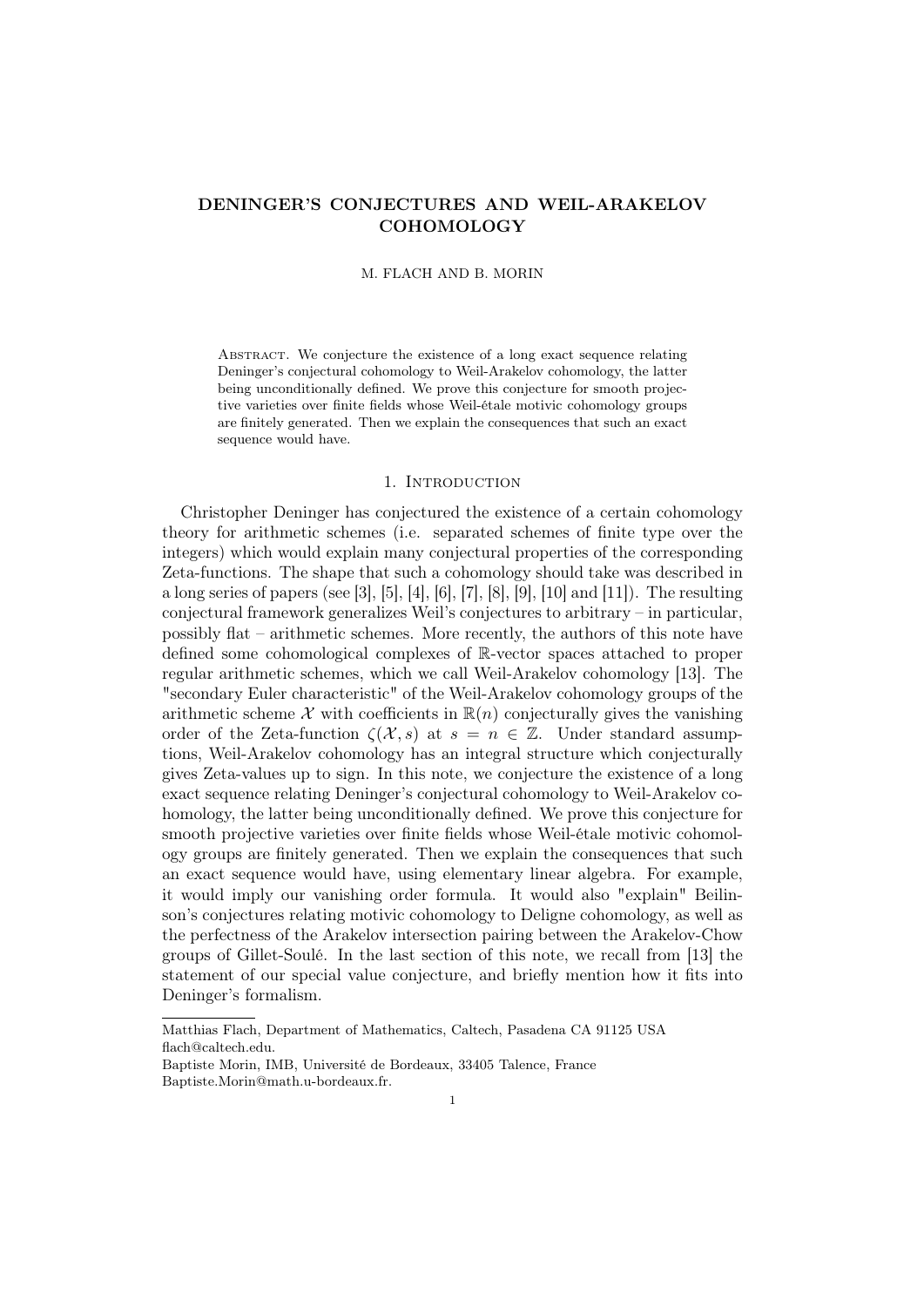#### 2 M. FLACH AND B. MORIN

#### 2. Deninger's conjectures on Zeta-functions

The Zeta-function of an arithmetic scheme  $\mathcal X$  is defined by the product [34]

$$
\zeta(\mathcal{X},s) = \prod_{x \in \mathcal{X}_0} \left(1 - N(x)^{-s}\right)^{-1}
$$

which converges in the half-plane  $\Re(s) > \dim(\mathcal{X})$  (see [34, Theorem 1]), where  $\mathcal{X}_0$  is the set of closed points of  $\mathcal{X}, N(x)$  is the cardinality of the residue field  $\kappa(x)$ , and dim(X) is the Krull dimension of X. It is conjectured that  $\zeta(\mathcal{X}, s)$ has a meromorphic continuation to the whole complex plane. We have

$$
\zeta(\mathcal{X},s) = \prod_{p<\infty} \zeta(\mathcal{X}_p,s)
$$

where the product is indexed over the set of prime numbers and  $\mathcal{X}_p := \mathcal{X} \otimes_{\mathbb{Z}} \mathbb{F}_p$ .

If  $\mathcal{X} \to \text{Spec}(\mathbb{Z})$  is projective, flat and regular, an Arakelov compactification  $\overline{\mathcal{X}}$  of  $\mathcal{X}$  is defined as follows. We view the fiber of  $\overline{\mathcal{X}}$  over  $\mathbb{R}$  as the complex analytic variety  $\mathcal{X}(\mathbb{C})$  endowed with its obvious  $G_{\mathbb{R}}$ -action, where  $G_{\mathbb{R}}$  is the Galois group of  $\mathbb{C}/\mathbb{R}$ . An "integral structure over  $\infty$ " is then given by the choice a Kähler metric  $\omega$  on  $\mathcal{X}(\mathbb{C})$  compatible with the  $G_{\mathbb{R}}$ -action, i.e. such that  $F_{\infty}^*(\omega) = -\omega$  where  $F_{\infty} \in G_{\mathbb{R}}$  is complex conjugation. We denote by  $\mathcal{X}_{\infty}$  the pair  $(\mathcal{X}(\mathbb{C}), \omega)$  endowed with its  $G_{\mathbb{R}}$ -action, and we set  $\overline{\mathcal{X}} := (\mathcal{X}, \mathcal{X}_{\infty})$ . The dimension of  $\overline{\mathcal{X}}$ , which we denote by  $\dim(\overline{\mathcal{X}})$ , is defined to be the Krull dimension of the scheme  $\mathcal{X}$ .

The Zeta-function of  $\overline{\mathcal{X}}$  is defined by

$$
\zeta(\overline{\mathcal{X}},s) = \zeta(\mathcal{X},s) \cdot \zeta(\mathcal{X}_{\infty},s) = \prod_{p \leq \infty} \zeta(\mathcal{X}_p,s)
$$

where  $\zeta(\mathcal{X}_{\infty},s)$  is a product of Gamma factors, depending on the Hodge structure over R on Betti cohomology  $H^*(\mathcal{X}(\mathbb{C}), \mathbb{C})$ . More precisely, let

$$
H^{i}(\mathcal{X}(\mathbb{C}), \mathbb{C}) \simeq \bigoplus_{p+q=i} H^{q}(\mathcal{X}(\mathbb{C}), \Omega^{p}) =: \bigoplus_{p+q=i} H^{p,q}
$$

be the Hodge decomposition and let

$$
h^{p,q} = \dim_{\mathbb{C}} H^{p,q}; \quad h^{p,\pm} = \dim_{\mathbb{C}} (H^{p,p})^{F_{\infty} = \pm (-1)^p}
$$

be the Hodge numbers. One defines

$$
\zeta(\mathcal{X}_{\infty},s) := \prod_{i\in\mathbb{Z}} L_{\infty}(h^i(\mathcal{X}_{\mathbb{Q}}),s)^{(-1)^i}
$$

where [35, Section 3]

$$
(1) \ L_{\infty}(h^{i}(\mathcal{X}_{\mathbb{Q}}), s) := \prod_{p < q; \ p + q = i} \Gamma_{\mathbb{C}}(s-p)^{h^{p,q}} \cdot \prod_{p = \frac{i}{2}} \Gamma_{\mathbb{R}}(s-p)^{h^{p,+}} \Gamma_{\mathbb{R}}(s-p+1)^{h^{p,-}}.
$$

and

$$
\Gamma_{\mathbb{C}}(s) = (2\pi)^{-s} \Gamma(s)
$$
 and 
$$
\Gamma_{\mathbb{R}}(s) = 2^{-\frac{1}{2}} \pi^{-\frac{s}{2}} \Gamma(\frac{s}{2}).
$$

The statement of Deninger's conjecture requires the notion of zeta-regularized determinant, which we now recall from [4, Section 1].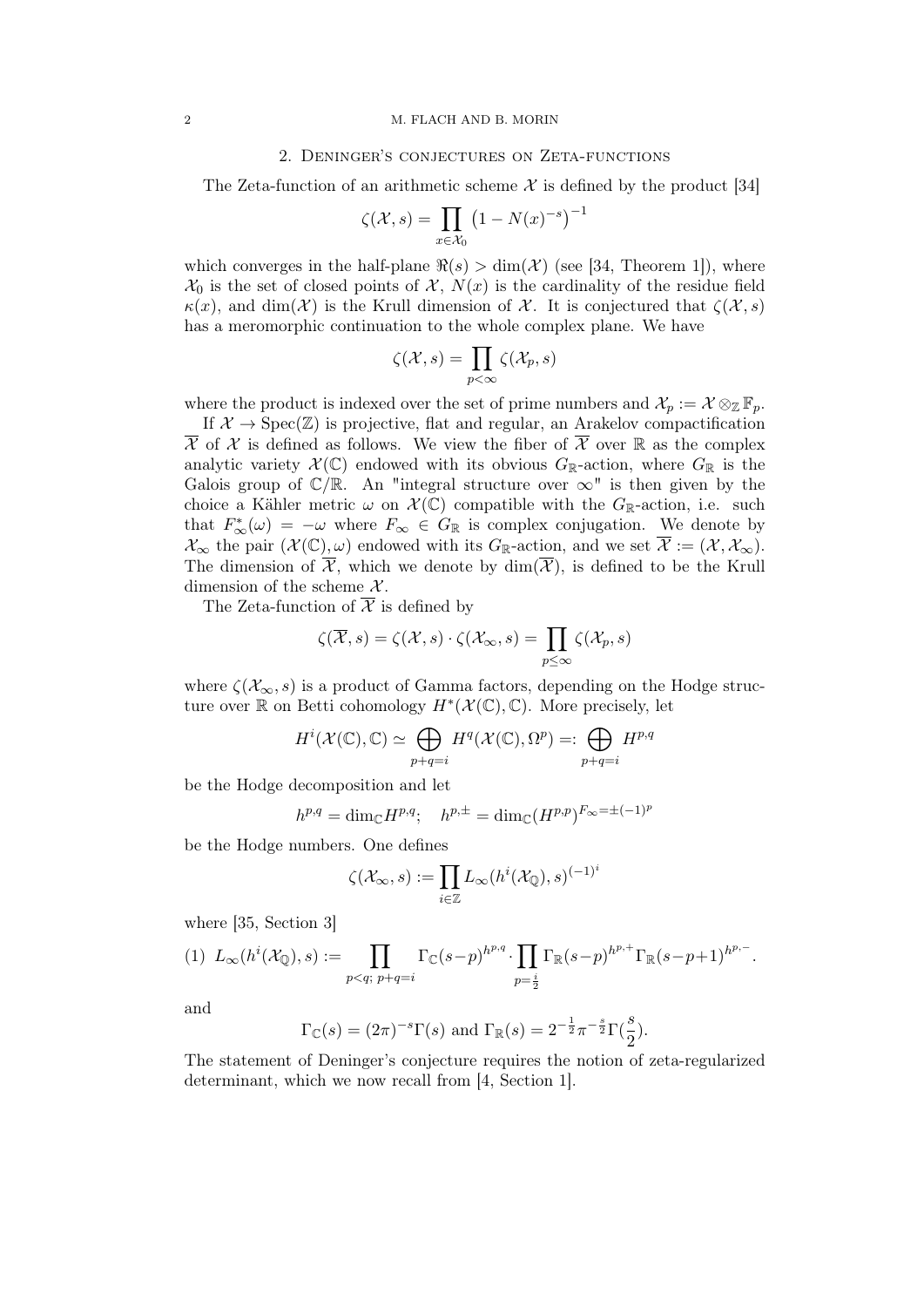**Definition 2.1.** Let  $\Theta$  be an endomorphism of a complex vector space V of countable dimension. We say that  $\det_{\infty}(\Theta | V)$  is defined if the following conditions holds.

- (1) V is the direct sum of finite dimensional  $\Theta$ -invariant subspaces. For any  $\alpha \in \mathbb{C}$ , there are at most finitely many of these subspaces on which  $\alpha$ occurs as an eigenvalue.
- (2) Let  $\text{Sp}(\Theta | V)$  be the set of eigenvalues of  $\Theta$  counted with their algebraic multiplicities. We consider

$$
\zeta_{\Theta|V}(s) := \sum_{0 \neq \alpha \in \text{Sp}(\Theta|V)} \alpha^{-s} \text{ with } -\pi < \arg(\alpha) \leq \pi.
$$

We assume that  $\zeta_{\Theta|V}(s)$  converges absolutely for  $\Re(s) \gg 0$  and that  $\zeta_{\Theta|V}(s)$  has an analytic continuation to  $\Re(s) > -\epsilon$  for some  $\epsilon > 0$ , which is holomorphic at  $s = 0$ .

It follows from condition (1) above that  $V^{\Theta \sim \alpha} := \text{colim} \text{Ker}(\Theta - \alpha)^m$ , where the colimit is indexed over  $m \in \mathbb{N}$ , is finite dimensional for any  $\alpha \in \mathbb{C}$ . The algebraic multiplicity of the eigenvalue  $\alpha$  is defined as the dimension of  $V^{\Theta \sim \alpha}$ . Under these two conditions, we define

$$
{\det}_\infty(\Theta \mid V) := \exp(-\zeta_{\Theta|V}'(0)) \text{ if } 0 \notin \operatorname{Sp}(\Theta \mid V)
$$

and

$$
\det_{\infty}(\Theta \mid V) := 0 \text{ if } 0 \in \text{Sp}(\Theta \mid V).
$$

Notation 2.2. We use the notation  $\mathfrak X$  to denote either an arithmetic scheme  $\mathcal{X} = (\mathcal{X}, \emptyset)$  or an Arakelov compactification  $\overline{\mathcal{X}} = (\mathcal{X}, \mathcal{X}_{\infty})$  of a projective regular flat arithmetic scheme X. In the latter case, we say that  $\mathfrak{X} \to \overline{\text{Spec}(\mathbb{Z})}$  is projective, flat and regular. We say that  $\mathfrak{X} \to \overline{\text{Spec}(\mathbb{Z})}$  is projective and regular if either  $\mathfrak{X} \to \overline{\text{Spec}(\mathbb{Z})}$  is projective, flat and regular, or if  $\mathfrak{X} = (\mathcal{X}, \emptyset)$  where X is a projective smooth scheme over a finite field.

The following conjecture is due to Deninger (see [3], [5], [4], [6], [7], [8], [9], [10] and [11]).

Conjecture 2.3. (Deninger) On the category of arithmetic schemes and their Arakelov compactifications, there exists a cohomology theory given by (possibly infinite dimensional) complex vector spaces  $H^*_{\text{dyn,c}}(\mathfrak{X})$  and  $H^*_{\text{dyn}}(\mathfrak{X})$  endowed with an R-action  $\varphi^t$ , which satisfies the following properties.

(1) One has  $H^i_{\text{dyn,c}}(\mathfrak{X}) = 0$  for  $i < 0$  and  $i > 2 \cdot \dim(\mathfrak{X})$ .

(2) One has

$$
\zeta(\mathfrak{X},s) = \prod_{i=0}^{2d} \det_{\infty} \left( \frac{s \cdot \mathrm{Id} - \Theta}{2\pi} \mid H^i_{\mathrm{dyn,c}}(\mathfrak{X}) \right)^{(-1)^{i+1}}
$$

where  $\Theta := \lim_{t \to 0} \frac{1}{t}$  $\frac{1}{t}(\varphi^t - \mathrm{Id})$ , and the right hand side is defined (in the sense of Definition 2.1).

(3) If  $\mathfrak X$  is regular of pure dimension d, one has a trace map

$$
\text{Tr}: H^{2d}_{\text{dyn,c}}(\mathfrak{X}) \to \mathbb{C}(-d)
$$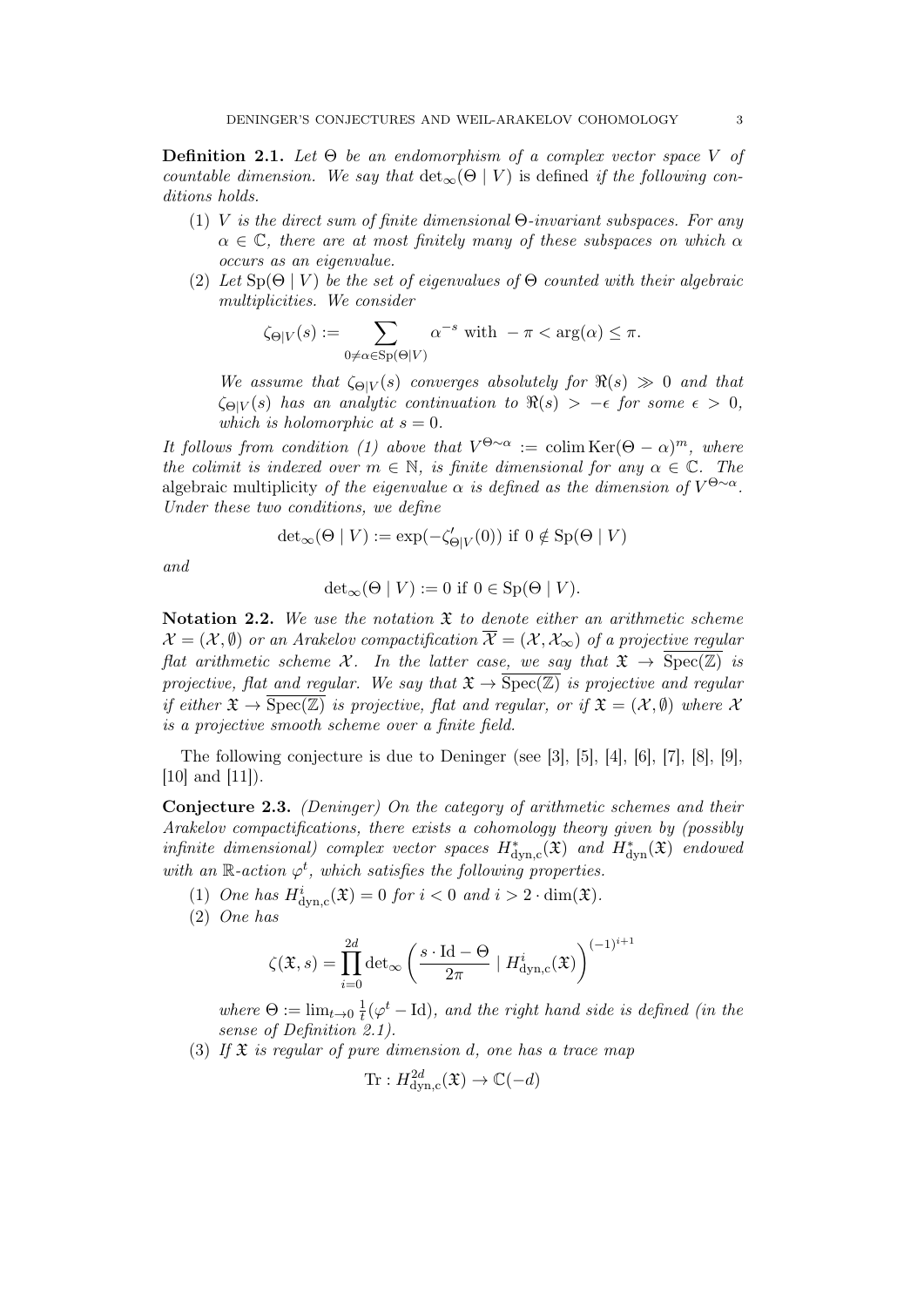and an R-equivariant pairing

$$
H^i_{\mathrm{dyn,c}}(\mathfrak{X}) \times H^{2d-i}_{\mathrm{dyn}}(\mathfrak{X}) \overset{\cup}{\to} H^{2d}_{\mathrm{dyn,c}}(\mathfrak{X}) \overset{\mathrm{Tr}}{\to} \mathbb{C}(-d).
$$

such that the induced pairing between the *ρ*-eigenspace of  $\Theta$  on  $H^i_{\text{dyn,c}}(\mathfrak{X})$ and the  $(d - \rho)$ -eigenspace of  $\Theta$  on  $H^{2d-i}_{dyn}(\mathfrak{X})$  is perfect, for all  $\rho \in \mathbb{C}$ . Here  $\mathbb{C}(-d)$  denotes the vector space  $\mathbb{C}$  with R-action  $e^{d \cdot t}$ .

(4) If  $\mathfrak{X} \to \overline{\text{Spec}(\mathbb{Z})}$  is projective and regular, there exists an R-equivariant and C-antilinear Hodge ∗-operator

$$
* : H^i_{\text{dyn}}(\mathfrak{X}) \to H^{2d-i}_{\text{dyn}}(\mathfrak{X})(d-i)
$$

such that

$$
H^i_{\text{dyn}}(\mathfrak{X}) \times H^i_{\text{dyn}}(\mathfrak{X}) \longrightarrow \mathbb{C}
$$
  
 $(x, y) \longrightarrow \text{Tr}_{\mathcal{X}}(x \cup *y)$ 

is an hermitian scalar product on  $H^i_{\text{dyn}}(\mathfrak{X})$ . Here,  $H^*_{\text{dyn}}(\mathfrak{X})(n)$  stands for  $H^*_{\text{dyn}}(\mathfrak{X})$  with  $\mathbb{R}\text{-action } e^{-n \cdot t} \varphi^t$ .

(5) If  $\mathfrak{X} \to \overline{\text{Spec}(\mathbb{Z})}$  is projective and regular, then the function

$$
L(h^{i}(\mathfrak{X}), s) := \det_{\infty}(\frac{s \cdot \mathrm{Id} - \Theta}{2\pi} \mid H_{\mathrm{dyn},c}^{i}(\mathfrak{X}))
$$

defines a holomorphic function on the entire complex plane, whose zeroes lie on the line  $\Re(s) = i/2$ .

# 3. Weil-Arakelov cohomology with real coefficients

In this section, we recall from [13, Sections 2, 4] the definition of Weil-Arakelov cohomology with R-coefficients. For a regular arithmetic scheme  $\mathcal{X}$  and an integer  $n \geq 0$ , we denote by  $\mathbb{Z}(n)(\mathcal{X}) := z^n(\mathcal{X}, 2n - \ast)$  Bloch's cycle complex (see [1], [16], [26] and [27]), which we consider as a complex of Zariski sheaves on X. For any abelian group A, we set  $A(n) := \mathbb{Z}(n) \otimes_{\mathbb{Z}} A$  and we consider the Zariski hypercohomology  $R\Gamma(\mathcal{X}, A(n))$  of the complex of sheaves  $A(n)$ .

3.1. Cohomology with compact support. Let  $\mathcal{X} \to \text{Spec}(\mathbb{Z})$  be proper and regular. We define motivic cohomology with compact support  $R\Gamma_c(\mathcal{X}, \mathbb{R}(n))$  as the mapping fiber of the regulator map  $R\Gamma(\mathcal{X}, \mathbb{R}(n)) \stackrel{\text{reg}}{\rightarrow} R\Gamma_{\mathcal{D}}(\mathcal{X}_{/\mathbb{R}}, \mathbb{R}(n)),$  so that we have an exact triangle

$$
R\Gamma_c(\mathcal{X},\mathbb{R}(n)) \to R\Gamma(\mathcal{X},\mathbb{R}(n)) \stackrel{\text{reg}}{\to} R\Gamma_{\mathcal{D}}(\mathcal{X}_{/\mathbb{R}},\mathbb{R}(n)) \to
$$

where

$$
R\Gamma_\mathcal{D}(\mathcal{X}_{/\mathbb{R}}, \mathbb{R}(n)) := R\Gamma(G_\mathbb{R}, \mathcal{X}(\mathbb{C}), \mathbb{R}(n)_\mathcal{D})
$$

denotes Deligne cohomology. A similar construction was done by Goncharov in [20] and later by Holmstrom and Scholbach in [21]. Recall that  $\mathbb{R}(n)_{\mathcal{D}}$  is the following complex of  $G_{\mathbb{R}}$ -equivariant sheaves on the manifold  $\mathcal{X}(\mathbb{C})$ :

$$
\mathbb{R}(n)_{\mathcal{D}} := [(2i\pi)^n \mathbb{R} \to \Omega_{\mathcal{X}(\mathbb{C})}^0 \to \cdots \to \Omega_{\mathcal{X}(\mathbb{C})}^{n-1}].
$$

Note that, if  $\mathcal X$  is proper regular over a finite field, then

$$
R\Gamma_c(\mathcal{X}, \mathbb{R}(n)) = R\Gamma(\mathcal{X}, \mathbb{R}(n))
$$
 for any  $n \in \mathbb{Z}$ .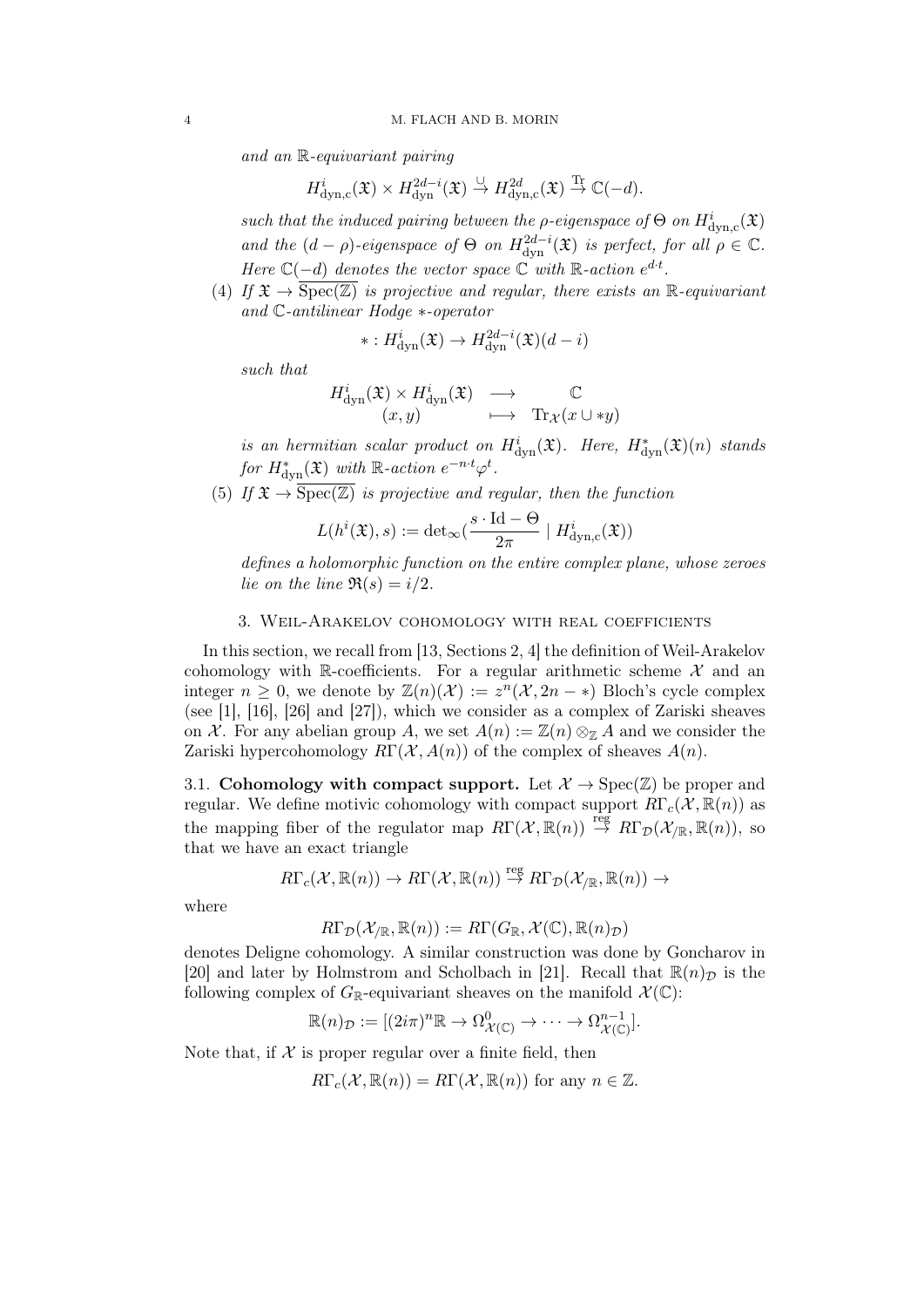For  $n < 0$  we have by definition  $R\Gamma(\mathcal{X}, \mathbb{R}(n)) = 0$  and  $\mathbb{R}(n)_{\mathcal{D}} = (2i\pi)^n \mathbb{R}$ , hence

$$
R\Gamma_c(\mathcal{X}, \mathbb{R}(n)) = R\Gamma(G_{\mathbb{R}}, \mathcal{X}(\mathbb{C}), (2i\pi)^n \mathbb{R})[-1].
$$

Finally, we define

$$
R\Gamma_c(\mathcal{X},\mathbb{C}(n)) := R\Gamma_c(\mathcal{X},\mathbb{R}(n)) \otimes_{\mathbb{R}} \mathbb{C}
$$

for any X proper regular and any  $n \in \mathbb{Z}$ .

3.2. Cohomology of Arakelov compactifications. Let  $\mathcal X$  be a projective flat regular arithmetic scheme and let  $\overline{\mathcal{X}} := (\mathcal{X}, \mathcal{X}_{\infty})$  be an Arakelov compactification, where  $\mathcal{X}_{\infty}$  is the pair  $(\mathcal{X}(\mathbb{C}), \omega)$  endowed with its  $G_{\mathbb{R}}$ -action. The Kähler metric  $\omega$  provides a canonical morphism of complexes [13, Remark 2.13]

$$
R\Gamma_{\mathcal{D}}(\mathcal{X}_{/\mathbb{R}}, \mathbb{R}(n)) \to \tau^{\leq 2n} R\Gamma_{\mathcal{D}}(\mathcal{X}_{/\mathbb{R}}, \mathbb{R}(n))
$$

which is a retract of the adjunction map

$$
\tau^{<2n} R\Gamma_{\mathcal{D}}(\mathcal{X}_{/\mathbb{R}}, \mathbb{R}(n)) \to R\Gamma_{\mathcal{D}}(\mathcal{X}_{/\mathbb{R}}, \mathbb{R}(n)).
$$

We define  $R\Gamma(\overline{\mathcal{X}}, \mathbb{R}(n))$  as the mapping fiber of the composite map

$$
R\Gamma(\mathcal{X},\mathbb{R}(n)) \to R\Gamma_{\mathcal{D}}(\mathcal{X}_{/\mathbb{R}},\mathbb{R}(n)) \to \tau^{\leq 2n} R\Gamma_{\mathcal{D}}(\mathcal{X}_{/\mathbb{R}},\mathbb{R}(n))
$$

so that there is an exact triangle

$$
R\Gamma(\overline{\mathcal{X}},\mathbb{R}(n)) \to R\Gamma(\mathcal{X},\mathbb{R}(n)) \to \tau^{<2n} R\Gamma_{\mathcal{D}}(\mathcal{X}_{/\mathbb{R}},\mathbb{R}(n)) \to.
$$

Note that, if X is is proper regular over a finite field, then we define  $\overline{\mathcal{X}} := \mathcal{X}$ and therefore have

$$
R\Gamma(\overline{\mathcal{X}},\mathbb{R}(n)) = R\Gamma(\mathcal{X},\mathbb{R}(n))
$$
 for any  $n \in \mathbb{Z}$ .

In both cases, we set

$$
R\Gamma(\overline{\mathcal{X}},\mathbb{C}(n)) := R\Gamma(\overline{\mathcal{X}},\mathbb{R}(n)) \otimes \mathbb{C}.
$$

3.3. Weil-Arakelov cohomology. Let  $\mathcal{X} \to \text{Spec}(\mathbb{Z})$  be proper and regular. Weil-Arakelov cohomology with real coefficients is defined as follows:

(2) 
$$
R\Gamma_{\text{ar}}(\mathcal{X},\tilde{\mathbb{R}}(n)) := R\Gamma(\mathcal{X},\mathbb{R}(n)) \oplus R\Gamma(\mathcal{X},\mathbb{R}(n))[-1],
$$

$$
R\Gamma_{\mathrm{ar}}(\overline{\mathcal{X}},\tilde{\mathbb{R}}(n)):=R\Gamma(\overline{\mathcal{X}},\mathbb{R}(n))\oplus R\Gamma(\overline{\mathcal{X}},\mathbb{R}(n))[-1],
$$

$$
R\Gamma_{\text{ar},\text{c}}(\mathcal{X},\tilde{\mathbb{R}}(n)) := R\Gamma_c(\mathcal{X},\mathbb{R}(n)) \oplus R\Gamma_c(\mathcal{X},\mathbb{R}(n))[-1].
$$

If X lies over a finite field  $\mathbb{F}_q$ , then one has

$$
R\Gamma_{\text{ar},c}(\mathcal{X},\tilde{\mathbb{R}}(n))=R\Gamma_{\text{ar}}(\mathcal{X},\tilde{\mathbb{R}}(n))=R\Gamma_{\text{ar}}(\overline{\mathcal{X}},\tilde{\mathbb{R}}(n)).
$$

Finally, we set

$$
R\Gamma_{\text{ar}}(\mathcal{X}, \tilde{\mathbb{C}}(n)) := R\Gamma_{\text{ar}}(\mathcal{X}, \tilde{\mathbb{R}}(n)) \otimes_{\mathbb{R}} \mathbb{C},
$$
  

$$
R\Gamma_{\text{ar}}(\overline{\mathcal{X}}, \tilde{\mathbb{C}}(n)) := R\Gamma_{\text{ar}}(\overline{\mathcal{X}}, \tilde{\mathbb{R}}(n)) \otimes_{\mathbb{R}} \mathbb{C},
$$
  

$$
R\Gamma_{\text{ar},c}(\mathcal{X}, \tilde{\mathbb{C}}(n)) := R\Gamma_{\text{ar},c}(\mathcal{X}, \tilde{\mathbb{R}}(n)) \otimes_{\mathbb{R}} \mathbb{C}.
$$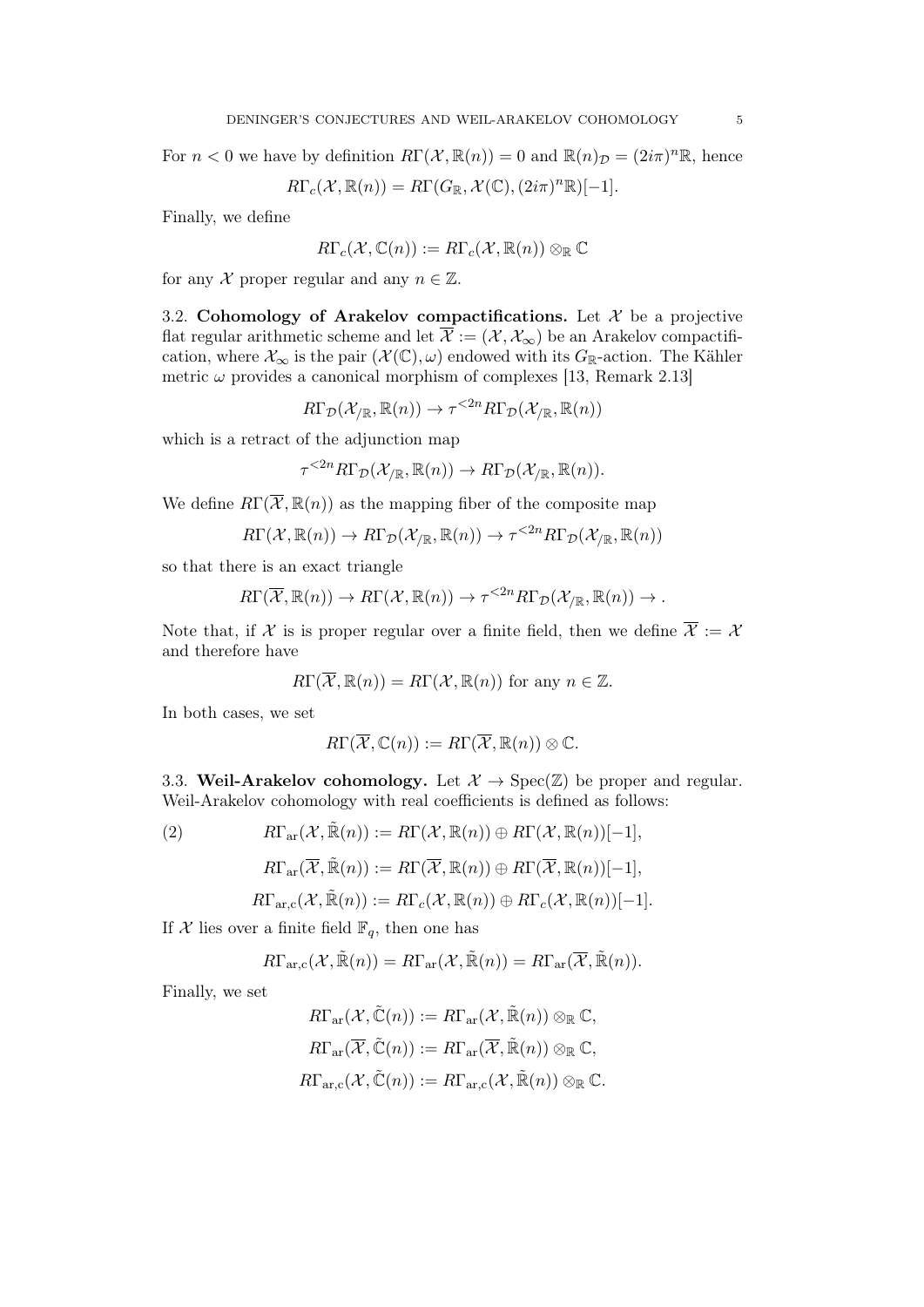3.4. The map  $\cup \theta$ . For any proper regular arithmetic scheme X, we define

$$
\cup \theta:R\Gamma_{\text{ar},\text{c}}(\mathcal{X},\tilde{\mathbb{R}}(n))\rightarrow R\Gamma_{\text{ar},\text{c}}(\mathcal{X},\tilde{\mathbb{R}}(n))[1]
$$

as the map

$$
R\Gamma_c(\mathcal{X},\mathbb{R}(n))\oplus R\Gamma_c(\mathcal{X},\mathbb{R}(n))[-1] \stackrel{\begin{bmatrix}0 & 1 \\ 0 & 0\end{bmatrix}}{\longrightarrow} R\Gamma_c(\mathcal{X},\mathbb{R}(n))[1]\oplus R\Gamma_c(\mathcal{X},\mathbb{R}(n))
$$

and similarly over  $\overline{\mathcal{X}}$  and without compact support. In other words,  $\cup \theta$  is the projection on the first direct summand followed by the inclusion of the second direct summand. The map  $\cup \theta$  induces an acyclic complex

(3) 
$$
\cdots \xrightarrow{\cup \theta} H_{\mathrm{ar},c}^i(\mathcal{X}, \tilde{\mathbb{R}}(n)) \xrightarrow{\cup \theta} H_{\mathrm{ar},c}^{i+1}(\mathcal{X}, \tilde{\mathbb{R}}(n)) \xrightarrow{\cup \theta} \cdots
$$

Of course, ∪θ induces a C-linear map

$$
\cup \theta: H^i_{\text{ar},c}(\mathcal{X}, \tilde{\mathbb{C}}(n)) \to H^{i+1}_{\text{ar},c}(\mathcal{X}, \tilde{\mathbb{C}}(n))
$$

and similarly over  $\overline{\mathcal{X}}$  and without compact support. Note that we have

(4) 
$$
\text{Ker}\left(\cup \theta: H^i_{\text{ar,c}}(\mathcal{X}, \tilde{\mathbb{C}}(n)) \to H^{i+1}_{\text{ar,c}}(\mathcal{X}, \tilde{\mathbb{C}}(n))\right) \simeq H^{i-1}_c(\mathcal{X}, \mathbb{C}(n))
$$

and

(5) Coker 
$$
\left(\cup \theta : H^i_{\text{ar},c}(\mathcal{X}, \tilde{\mathbb{C}}(n)) \to H^{i+1}_{\text{ar},c}(\mathcal{X}, \tilde{\mathbb{C}}(n))\right) \simeq H^{i+1}_c(\mathcal{X}, \mathbb{C}(n))
$$

and similarly over  $\overline{\mathcal{X}}$  and without compact support.

3.5. Weil-Arakelov cohomology and cohomology of the Weil-étale topos. Let X be a proper regular scheme over  $Spec(\mathbb{F}_q)$ . We denote by  $\mathcal{X}_W$  the Weilétale topos and by

$$
R\Gamma(\mathcal{X}_W,\mathbb{Z}(n))\simeq R\Gamma(W_k,R\Gamma(\mathcal{X}_{\overline{\mathbb{F}_q},et},\mathbb{Z}(n)))
$$

Weil-étale motivic cohomology in the sense of [28] and [17]. By [17, Theorem  $7.1(c)$ , we have an isomorphism in the derived category

$$
R\Gamma(\mathcal{X}_W,\mathbb{Z}(n))\otimes\mathbb{R}\stackrel{\iota_{\mathbb{F}_q}}{\longrightarrow} R\Gamma(\mathcal{X},\mathbb{R}(n))\oplus R\Gamma(\mathcal{X},\mathbb{R}(n))[-1]
$$

which depends on the base field  $\mathbb{F}_q$ . We define  $\iota_{\mathbb{F}_1}$  as the map  $\iota_{\mathbb{F}_q}$  followed by the map

$$
R\Gamma(\mathcal{X},\mathbb{R}(n))\oplus R\Gamma(\mathcal{X},\mathbb{R}(n))[-1] \stackrel{(1,\log(q)^{-1})}{\longrightarrow} R\Gamma(\mathcal{X},\mathbb{R}(n))\oplus R\Gamma(\mathcal{X},\mathbb{R}(n))[-1].
$$

Then the isomorphism

$$
R\Gamma(\mathcal{X}_W,\mathbb{Z}(n))\otimes\mathbb{R}\stackrel{\iota_{\mathbb{F}_1}}{\longrightarrow} R\Gamma(\mathcal{X},\mathbb{R}(n))\oplus R\Gamma(\mathcal{X},\mathbb{R}(n))[-1]
$$

does not depend on the base field.

Suppose now that X has pure dimension d. Under the assumptions  $\mathbf{L}(\mathcal{X}_W, n)$ and  $\mathbf{L}(\mathcal{X}_W, d-n)$  of [13, Section 3.6], the square

Id⊗1

$$
R\Gamma(\mathcal{X}_W, \mathbb{Z}(n)) \xrightarrow{\mathrm{Id}\otimes 1} R\Gamma(\mathcal{X}_W, \mathbb{Z}(n)) \otimes_{\mathbb{Z}} \mathbb{R}
$$

$$
\downarrow \simeq \qquad \qquad \downarrow \qquad \qquad \downarrow \qquad \qquad \downarrow \qquad \qquad \downarrow \qquad \downarrow \qquad \downarrow \qquad \downarrow \qquad \downarrow \qquad \downarrow \qquad \downarrow \qquad \downarrow \qquad \downarrow \qquad \downarrow \qquad \downarrow \qquad \downarrow \qquad \downarrow \qquad \downarrow \qquad \downarrow \qquad \downarrow \qquad \downarrow \qquad \downarrow \qquad \downarrow \qquad \downarrow \qquad \downarrow \qquad \downarrow \qquad \downarrow \qquad \downarrow \qquad \downarrow \qquad \downarrow \qquad \downarrow \qquad \downarrow \qquad \downarrow \qquad \downarrow \qquad \downarrow \qquad \downarrow \qquad \downarrow \qquad \downarrow \qquad \downarrow \qquad \downarrow \qquad \downarrow \qquad \downarrow \qquad \downarrow \qquad \downarrow \qquad \downarrow \qquad \downarrow \qquad \downarrow \qquad \downarrow \qquad \downarrow \qquad \downarrow \qquad \downarrow \qquad \downarrow \qquad \downarrow \qquad \downarrow \qquad \downarrow \qquad \downarrow \qquad \downarrow \qquad \downarrow \qquad \downarrow \qquad \downarrow \qquad \downarrow \qquad \downarrow \qquad \downarrow \qquad \downarrow \qquad \downarrow \qquad \downarrow \qquad \downarrow \qquad \downarrow \qquad \downarrow \qquad \downarrow \qquad \downarrow \qquad \downarrow \qquad \downarrow \qquad \downarrow \qquad \downarrow \qquad \downarrow \qquad \downarrow \qquad \downarrow \qquad \downarrow \qquad \downarrow \qquad \downarrow \qquad \downarrow \qquad \downarrow \qquad \downarrow \qquad \downarrow \qquad \downarrow \qquad \downarrow \qquad \downarrow \qquad \downarrow \qquad \downarrow \qquad \downarrow \qquad \downarrow \qquad \downarrow \qquad \downarrow \qquad \downarrow \qquad \downarrow \qquad \downarrow \qquad \downarrow \qquad \downarrow \qquad \downarrow \qquad \downarrow \qquad \downarrow \qquad \downarrow \qquad \downarrow \qquad \downarrow \qquad \downarrow \qquad \downarrow \qquad \downarrow \qquad \downarrow \qquad \downarrow \qquad \downarrow \qquad \downarrow \
$$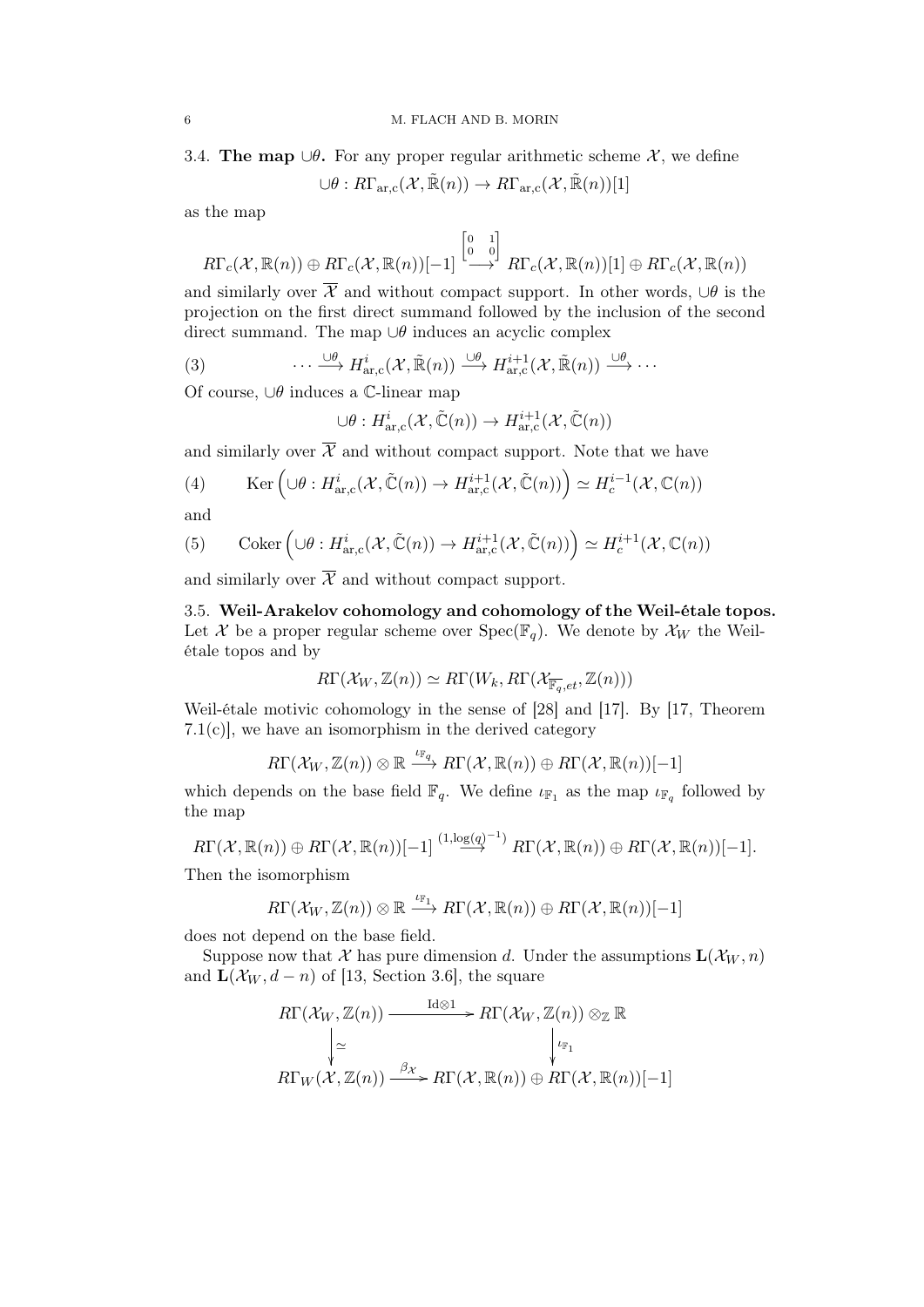commutes, where  $R\Gamma_W(\mathcal{X}, \mathbb{Z}(n))$  is the Weil-étale complex defined in [13, Section 3], the left vertical isomorphism is [13, Theorem 3.20], and  $\beta_{\mathcal{X}}$  is the map defined in [13, Proposition 4.4].

**Remark 3.1.** Let  $\mathcal{X}$  be a proper regular arithmetic scheme of pure dimension d. The map  $\beta_{\mathcal{X}}$  of [13, Proposition 4.4] involves the map

$$
B: R\Gamma_c(\mathcal{X}, \mathbb{R}(n)) \to R\Gamma(\mathcal{X}, \mathbb{R}(d-n))^*[-2d]
$$

induced by the pairing

(6) 
$$
R\Gamma_c(\mathcal{X},\mathbb{R}(n)) \otimes R\Gamma(\mathcal{X},\mathbb{R}(d-n)) \to R\Gamma_c(\mathcal{X},\mathbb{R}(d)) \stackrel{\text{tr}}{\to} \mathbb{R}[-2d].
$$

Here the trace map

$$
R\Gamma_c(\mathcal{X}, \mathbb{R}(d)) \stackrel{\text{tr}}{\rightarrow} \mathbb{R}[-2d]
$$

is tacitly defined [13, Proof of Lemma 2.3(a)] as

$$
R\Gamma_c(\mathcal{X}, \mathbb{R}(d)) \to R\Gamma_c(\mathrm{Spec}(\mathbb{Z}), \mathbb{R}(1))[-2d+2] \stackrel{\sim}{\to} \mathbb{R}[-2d].
$$

If  $X$  lies over a finite field, then (6) is therefore the pairing

 $R\Gamma(\mathcal{X}, \mathbb{R}(n)) \otimes R\Gamma(\mathcal{X}, \mathbb{R}(d-n)) \to CH^d(\mathcal{X})_{\mathbb{R}}[-2d] \to CH^1(\overline{\mathrm{Spec}(\mathbb{Z})})_{\mathbb{R}}[-2d] \stackrel{\sim}{\to} \mathbb{R}[-2d].$ where  $CH^1(\overline{\text{Spec}(\mathbb{Z})})$  is the Arakelov-Chow group of [18].

3.6. The map ∪ $\theta$  versus ∪e<sub>Fq</sub>. Let X be a regular scheme which is proper over the finite field  $\mathbb{F}_q$ . Recall that we denote by  $R\Gamma(\mathcal{X}_W,\mathbb{Z}(n))$  the cohomology of the Weil-étale topos with coefficients in the motivic complex  $\mathbb{Z}(n)$ . The fundamental class

$$
e_{\mathbb{F}_q} \in H^1(\text{Spec}(\mathbb{F}_q)_W, \mathbb{Z}) \simeq \text{Hom}(W_{\mathbb{F}_q}, \mathbb{Z})
$$

is the class mapping the arithmetic Frobenius  $F \in W_{\mathbb{F}_q}$  to  $1 \in \mathbb{Z}$ . Cup-product with  $e_{\mathbb{F}_q}$  yields a map

$$
R\Gamma(\mathcal{X}_W,\mathbb{Z}(n))\otimes \mathbb{R} \stackrel{\cup e_{\mathbb{F}_q}}{\longrightarrow} R\Gamma(\mathcal{X}_W,\mathbb{Z}(n))\otimes \mathbb{R}[1].
$$

Proposition 3.2. The square

$$
R\Gamma(\mathcal{X}_W, \mathbb{Z}(n)) \otimes_{\mathbb{Z}} \mathbb{R} \xrightarrow{\log(q) \cdot \bigcup_{e_{\mathbb{F}_q}} R\Gamma(\mathcal{X}_W, \mathbb{Z}(n)) \otimes_{\mathbb{Z}} \mathbb{R}[1] \atop \downarrow \downarrow_{\mathbb{F}_1}[1] \atop R\Gamma_{\text{ar}}(\mathcal{X}, \mathbb{R}(n)) \xrightarrow{\cup \theta} R\Gamma_{\text{ar}}(\mathcal{X}, \mathbb{R}(n))
$$

commutes, where  $\iota_{\mathbb{F}_1}$  is the isomorphism defined in Section 3.5.

Proof. We consider the following diagram:

$$
R\Gamma(\mathcal{X}_W, \mathbb{Z}(n)) \otimes_{\mathbb{Z}} \mathbb{R} \xrightarrow{\log(q) \cdot \bigcup_{e_{\mathbb{F}_q}}} R\Gamma(\mathcal{X}_W, \mathbb{Z}(n)) \otimes_{\mathbb{Z}} \mathbb{R}[1]
$$
\n
$$
R\Gamma(\mathcal{X}, \mathbb{R}(n)) \oplus R\Gamma(\mathcal{X}, \mathbb{R}(n))[-1] \xrightarrow{\begin{bmatrix} 0 & \log(q) \\ 0 & 0 \end{bmatrix}} R\Gamma(\mathcal{X}, \mathbb{R}(n))[1] \oplus R\Gamma(\mathcal{X}, \mathbb{R}(n))
$$
\n
$$
\downarrow^{(1, \log(q)^{-1})} \qquad \qquad \downarrow^{(0, 1)} \qquad \qquad \downarrow^{(1, \log(q)^{-1})} \qquad \qquad \downarrow^{(1, \log(q)^{-1})} \qquad \qquad \downarrow^{(1, \log(q)^{-1})} \qquad \qquad \downarrow^{(1, \log(q)^{-1})} \qquad \qquad \downarrow^{(1, \log(q)^{-1})} \qquad \qquad \downarrow^{(1, \log(q)^{-1})} \qquad \qquad \downarrow^{(1, \log(q)^{-1})} \qquad \qquad \downarrow^{(1, \log(q)^{-1})} \qquad \qquad \downarrow^{(1, \log(q)^{-1})} \qquad \qquad \downarrow^{(1, \log(q)^{-1})} \qquad \qquad \downarrow^{(1, \log(q)^{-1})} \qquad \qquad \downarrow^{(1, \log(q)^{-1})} \qquad \qquad \downarrow^{(1, \log(q)^{-1})} \qquad \qquad \downarrow^{(1, \log(q)^{-1})} \qquad \qquad \downarrow^{(1, \log(q)^{-1})} \qquad \qquad \downarrow^{(1, \log(q)^{-1})} \qquad \qquad \downarrow^{(1, \log(q)^{-1})} \qquad \qquad \downarrow^{(1, \log(q)^{-1})} \qquad \qquad \downarrow^{(1, \log(q)^{-1})} \qquad \qquad \downarrow^{(1, \log(q)^{-1})} \qquad \qquad \downarrow^{(1, \log(q)^{-1})} \qquad \qquad \downarrow^{(1, \log(q)^{-1})} \qquad \qquad \downarrow^{(1, \log(q)^{-1})} \qquad \qquad \downarrow^{(1, \log(q)^{-1})} \qquad \
$$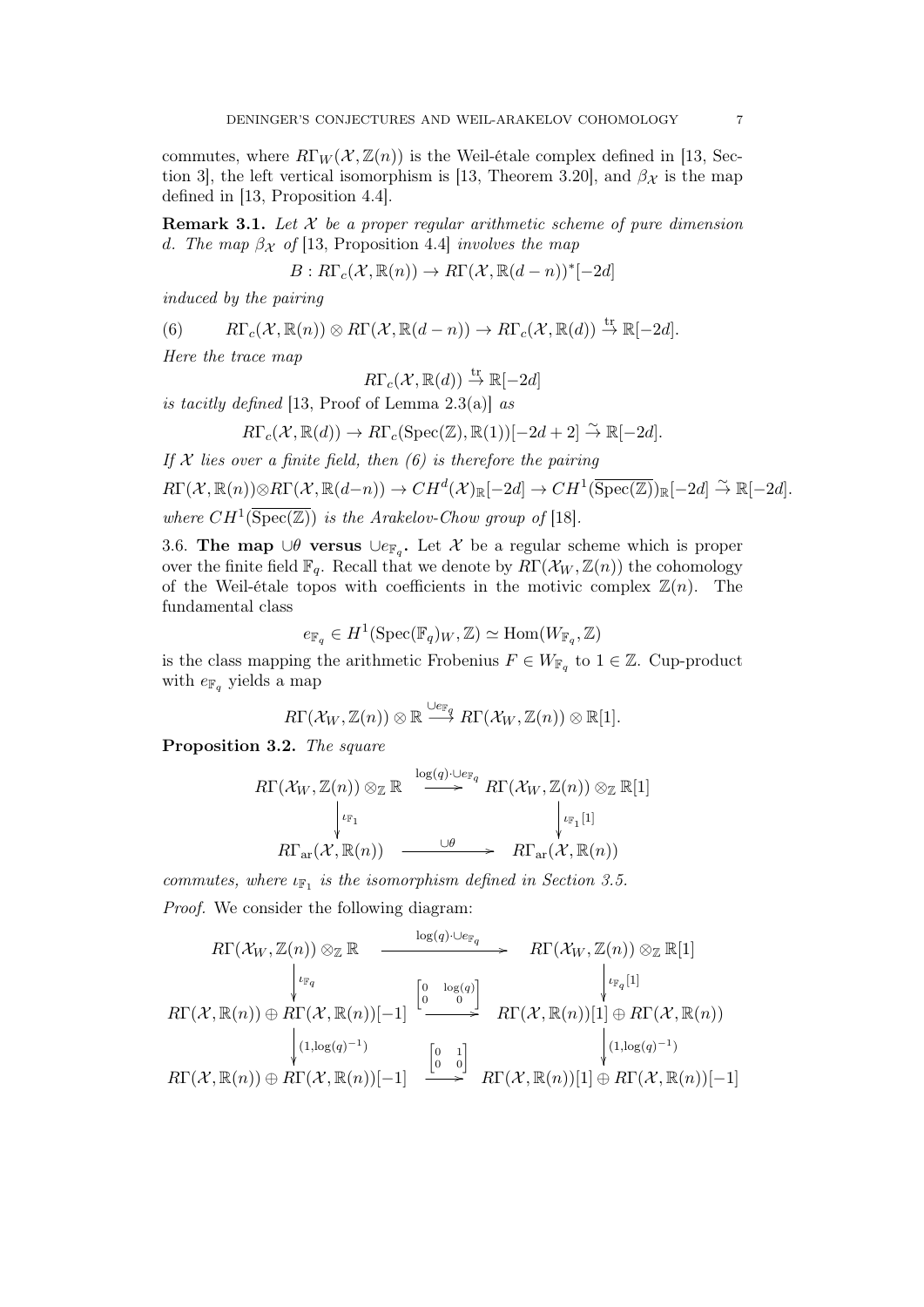The lower square obviously commutes and the upper square commutes by [17, Theorem 7.1(c)]. The result then follows from the definitions of  $\iota_{\mathbb{F}_1}$  and ∪ $\theta$ .  $\Box$ 

In particular,  $\log(q) \cdot \cup_{e_{\mathbb{F}_q}}$  does not depend on base field  $\mathbb{F}_q$  whereas  $\cup_{e_{\mathbb{F}_q}}$ does. For example, if  $q = p^{\hat{f}}$  then one has  $e_{\mathbb{F}_p} = f \cdot e_{\mathbb{F}_q}$  in  $H^1(\text{Spec}(\mathbb{F}_q)_W, \mathbb{Z})$ and therefore

$$
\log(q) \cdot \cup e_{\mathbb{F}_q} = \log(p) \cdot f \cdot \cup e_{\mathbb{F}_q} = \log(p) \cdot \cup e_{\mathbb{F}_p}.
$$

We refer to [29] and [12] for a more geometric definition of  $\cup \theta$  in the case  $n = 0$ , which in particular explains the factor  $log(q)$  appearing in the commutative square of Proposition 3.2, see also [32, page 47].

### 4. THE LONG EXACT SEQUENCE

Throughout this section we assume Conjecture 2.3, and we use Notation 2.2. In particular, we use the notation  $\mathfrak X$  to denote either an arithmetic scheme or an Arakelov compactification of a projective regular flat arithmetic scheme.

**Conjecture 4.1.** For any  $\mathfrak{X}$  and any  $n \in \mathbb{Z}$ , we have a long exact sequence

$$
\cdots \longrightarrow H^i_{\text{ar},c}(\mathfrak{X}, \tilde{\mathbb{C}}(n)) \longrightarrow H^i_{\text{dyn},c}(\mathfrak{X}) \stackrel{\Theta - n}{\longrightarrow} H^i_{\text{dyn},c}(\mathfrak{X}) \longrightarrow H^{i+1}_{\text{ar},c}(\mathfrak{X}, \tilde{\mathbb{C}}(n)) \longrightarrow \cdots
$$
  
such that the composite map

$$
\overline{z} = \overline{z}
$$

$$
H^i_{\text{ar},\text{c}}(\mathfrak{X},\tilde{\mathbb{C}}(n))\to H^i_{\text{dyn},\text{c}}(\mathfrak{X})\to H^{i+1}_{\text{ar},\text{c}}(\mathfrak{X},\tilde{\mathbb{C}}(n))
$$

coincides with  $\cup \theta$ , and similarly without compact support.

4.1. Varieties over finite fields. For  $\mathfrak{X}$  a smooth projective scheme over  $\mathbb{F}_q$ , Deninger defined in [5] vector spaces

(7) 
$$
H^i_{\text{dyn}}(\mathfrak{X}) := \mathbb{D}(H^i(\mathfrak{X}_{\overline{\mathbb{F}_q}},\mathbb{Q}_l) \otimes_{\mathbb{Q}_l,\sigma} \mathbb{C})
$$

endowed with an endomorphism  $\Theta$  satisfying Conjecture 2.3 (except for Statement  $(4)$ ), at least if the Frobenius acts semi-simply on the *l*-adic cohomology groups  $H^i(\mathfrak{X}_{\overline{\mathbb{F}_q}},\mathbb{Q}_l)$ . We prove below that our Conjecture 4.1 holds true if one defines  $H^i_{\text{dyn}}(\hat{\mathfrak{X}})$  by (7) and if the Weil-étale cohomology groups  $H^i(\mathfrak{X}_W, \mathbb{Z}(n))$ defined in [28] and [17] are finitely generated for all  $i \in \mathbb{Z}$ .

**Theorem 4.2.** Let  $\mathfrak{X}$  be a smooth projective connected variety over a finite field  $\mathbb{F}_q$ . Assume that the Weil-étale cohomology groups  $H^i(\mathfrak{X}_W, \mathbb{Z}(n))$  are finitely generated for all  $i \in \mathbb{Z}$ . Then Conjecture 4.1 holds for  $\mathfrak{X}$  and n.

*Proof.* We recall some notation from [5]. We set  $k = \mathbb{F}_q$  and we denote by  $W_k \subset G_k$  the Weil group of k, i.e. the discrete subgroup of  $G_k$  generated by the Frobenius. Let  $\phi \in W_k$  be the geometric Frobenius. We have the isomorphism

$$
W_k \stackrel{\|\mathbf{-}\|}{\longrightarrow} q^{\mathbb{Z}}
$$

such that  $\|\phi\| = q^{-1}$ , where  $q^{\mathbb{Z}}$  is the subgroup of  $\mathbb{R}_{>0}^{\times}$  generated by q. Applying the logarithm isomorphism  $\mathbb{R}_{>0}^{\times} \overset{\sim}{\to} \mathbb{R}$ , we get

$$
W_k \xrightarrow{\sim} \mathbb{Z} \cdot \log(q) \subset \mathbb{R}.
$$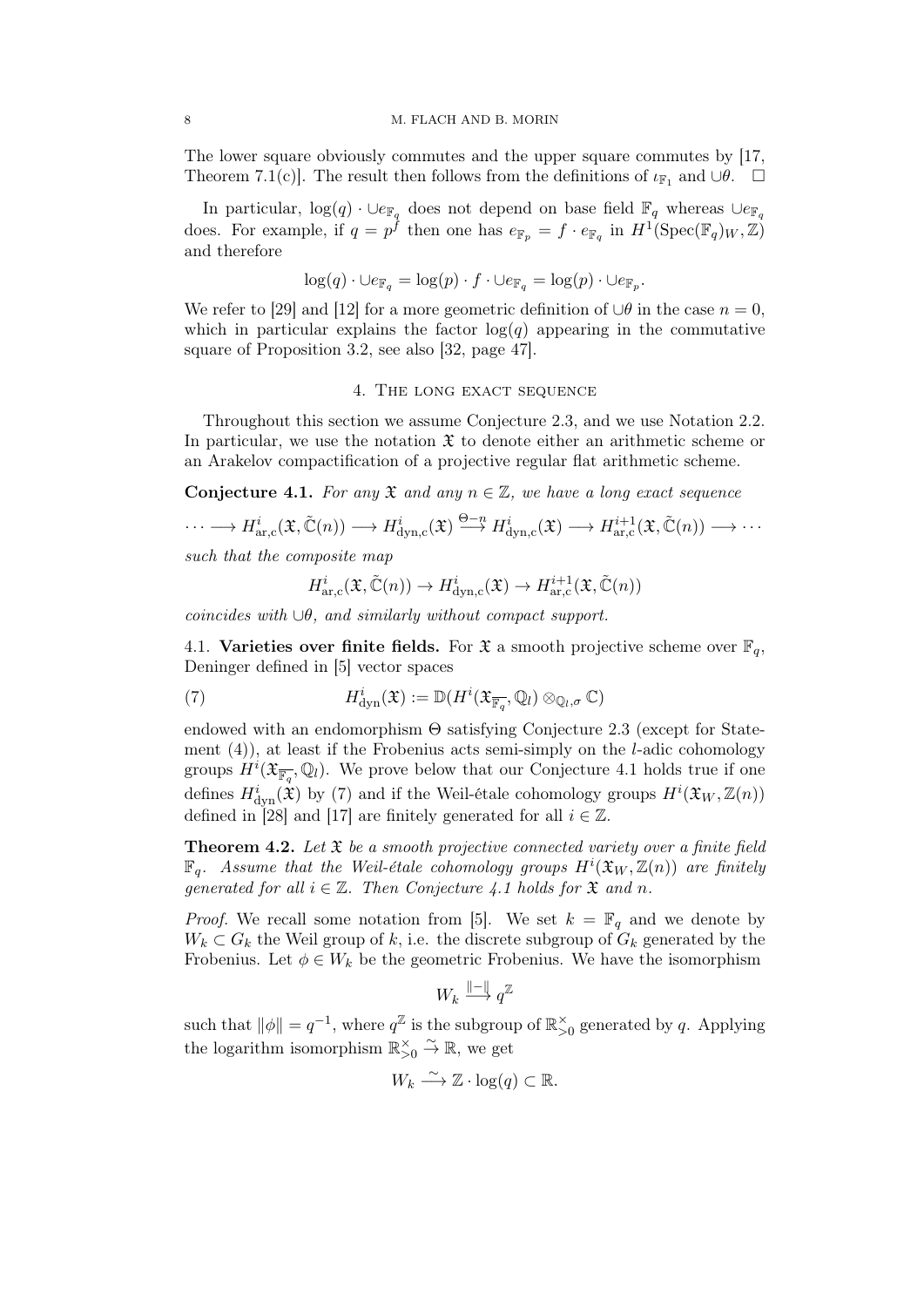We denote by  $B := \mathbb{C}[\mathbb{C}]$  the group ring over  $\mathbb C$  with coefficients in  $\mathbb C$ . An element of B is written in the form  $\sum_{\alpha \in \mathbb{C}} r_{\alpha} e^{\alpha}$ , with  $\alpha, r_{\alpha} \in \mathbb{C}$ . Then  $W_k$  acts on  $B := \mathbb{C}[\mathbb{C}]$  by  $w \cdot (e^{\alpha}) := ||w||^{\alpha} \cdot e^{\alpha}$  for any  $w \in W_k$ . Moreover, B has a C-linear derivation  $\Theta$  defined by  $\Theta(e^{\alpha}) = \alpha \cdot e^{\alpha}$ . For any  $\lambda \in \mathbb{C}$ , one defines

$$
\mathbb{L}_{\lambda} := B^{\phi = -\lambda} = \mathbb{C}[\mathrm{Log}_q(\lambda)]
$$

where  $\text{Log}_q(\lambda) \subset \mathbb{C}$  denotes the set of complex numbers  $\alpha$  satisfying  $q^{\alpha} = \lambda$ . Hence an element of  $\mathbb{L}_{\lambda}$  is of the form  $\sum_{\alpha \in \text{Log}_p(\lambda)} r_{\alpha} e^{\alpha}$ . Finally we consider the ring  $\mathbb{L} := \mathbb{L}_1 := \mathbb{C}[\text{Log}_q(1)]$  endowed with its derivation  $\Theta$ . Note that  $\mathbb{L}_{\lambda}$  is a free L-module of rank one for any  $\lambda \in \mathbb{C}$ .

If V is a finite dimensional complex representation of the Weil group  $W_k$ , one defines

$$
\mathbb{D}(V) := (V \otimes_{\mathbb{C}} B)^{W_k} \simeq \bigoplus_{\lambda \in \mathbb{C}} V^{\phi = \lambda} \otimes_{\mathbb{C}} \mathbb{L}_{\lambda}.
$$

Then  $\mathbb{D}(V)$  is a finitely generated free L-module endowed with the  $\Theta$ -action induced by the one defined on B. Note the following fact: If  $V^{\phi=\lambda}$  is the eigenspace of  $\phi$  for the eigenvalue  $\lambda$ , then for any  $\alpha \in \mathbb{C}$  such that  $q^{\alpha} = \lambda$  the subspace  $(V^{\phi=\lambda} \otimes \mathbb{C} \cdot e^{\alpha}) \subset \mathbb{D}(V)$  is the eigenspace of  $\Theta$  for the eigenvalue  $\alpha$ . Note also that if D is a  $\mathbb{L}[\Theta]$ -module and  $n \in \mathbb{Z}$ , we may define the twist  $D(n)$ (see [5, 1.6]) in such a way that the functor  $\mathbb D$  commutes with twists.

Finally, if V is a finite dimensional complex representation of  $W_k$ , then  $\mathbb{D}(V)$ is a countable direct sum of 1-dimensional complex vector spaces. One may therefore endow  $\mathbb{D}(V)$  with a topology which makes it a locally convex, Hausdorff and quasi-complete topological vector space. Then the topological group  $\mathbb R$  acts continuously on  $\mathbb{D}(V)$  as follows:  $t \in \mathbb{R}$  acts as the automorphism  $\exp(t \cdot \Theta)$  of  $\mathbb{D}(V)$ . This R-action is in fact C-linear and differentiable.

**Lemma 4.3.** Let V be a finite dimensional complex representation of  $W_k$ . We set  $\phi_n := q^{-n} \phi$ . There is a diagram with exact rows

$$
0 \longrightarrow H^{0}(W_{k}, V(n)) \xrightarrow{i} V \xrightarrow{\phi_{n}-1} V \xrightarrow{s} H^{1}(W_{k}, V(n)) \longrightarrow 0
$$
  

$$
f \downarrow_{\simeq} \qquad \qquad f \downarrow_{\simeq} \qquad \qquad \simeq \uparrow_{l}
$$
  

$$
0 \longrightarrow H^{0}(\mathbb{R}, \mathbb{D}(V)(n)) \xrightarrow{i'} \mathbb{D}(V) \xrightarrow{\Theta-n} \mathbb{D}(V) \xrightarrow{s'} H^{1}(\mathbb{R}, \mathbb{D}(V)(n)) \longrightarrow 0
$$

where the vertical maps are isomorphisms, and such that the square

$$
H^{0}(W_{k}, V(n)) \xrightarrow{i} V \xrightarrow{s} H^{1}(W_{k}, V(n))
$$
  
\n
$$
f \downarrow \qquad \qquad f \downarrow \qquad \qquad f \downarrow \qquad \qquad f \downarrow \qquad \qquad f \downarrow \qquad \qquad f \downarrow \qquad \qquad f \downarrow \qquad \qquad f \downarrow \qquad \qquad f \downarrow \qquad \qquad f \downarrow \qquad \qquad f \downarrow \qquad \qquad f \downarrow \qquad \qquad f \downarrow \qquad \qquad f \downarrow \qquad \qquad f \downarrow \qquad \qquad f \downarrow \qquad \qquad f \downarrow \qquad \qquad f \downarrow \qquad \qquad f \downarrow \qquad \qquad f \downarrow \qquad \qquad f \downarrow \qquad \qquad f \downarrow \qquad \qquad f \downarrow \qquad \qquad f \downarrow \qquad \qquad f \downarrow \qquad \qquad f \downarrow \qquad \qquad f \downarrow \qquad \qquad f \downarrow \qquad \qquad f \downarrow \qquad \qquad f \downarrow \qquad \qquad f \downarrow \qquad \qquad f \downarrow \qquad \qquad f \downarrow \qquad \qquad f \downarrow \qquad \qquad f \downarrow \qquad \qquad f \downarrow \qquad \qquad f \downarrow \qquad \qquad f \downarrow \qquad \qquad f \downarrow \qquad \qquad f \downarrow \qquad \qquad f \downarrow \qquad \qquad f \downarrow \qquad \qquad f \downarrow \qquad \qquad f \downarrow \qquad \qquad f \downarrow \qquad \qquad f \downarrow \qquad \qquad f \downarrow \qquad \qquad f \downarrow \qquad \qquad f \downarrow \qquad \qquad f \downarrow \qquad \qquad f \downarrow \qquad \qquad f \downarrow \qquad \qquad f \downarrow \qquad \qquad f \downarrow \qquad \qquad f \downarrow \qquad \qquad f \downarrow \qquad \qquad f \downarrow \qquad \qquad f \downarrow \qquad \qquad f \downarrow \qquad \qquad f \downarrow \qquad \qquad f \downarrow \qquad \qquad f \downarrow \qquad \qquad f \downarrow \qquad \qquad f \downarrow \qquad \qquad f \downarrow \qquad \qquad f \downarrow \qquad \qquad f \downarrow \qquad \qquad f \downarrow \qquad \qquad f \downarrow \qquad \qquad f \downarrow \qquad \qquad f \downarrow \qquad \qquad f \downarrow
$$

commutes. Here  $H^i(\mathbb{R}, \mathbb{D}(V))$  is the cohomology of the topological group  $\mathbb{R}$  with coefficients in the R-equivariant topological vector space  $\mathbb{D}(V)$ . In particular, we have an exact sequence

$$
(8) \qquad 0 \longrightarrow H^{0}(W_{k}, V(n)) \xrightarrow{i' \circ f} \mathbb{D}(V) \xrightarrow{\Theta - n} \mathbb{D}(V) \xrightarrow{l \circ s'} H^{1}(W_{k}, V(n)) \longrightarrow 0
$$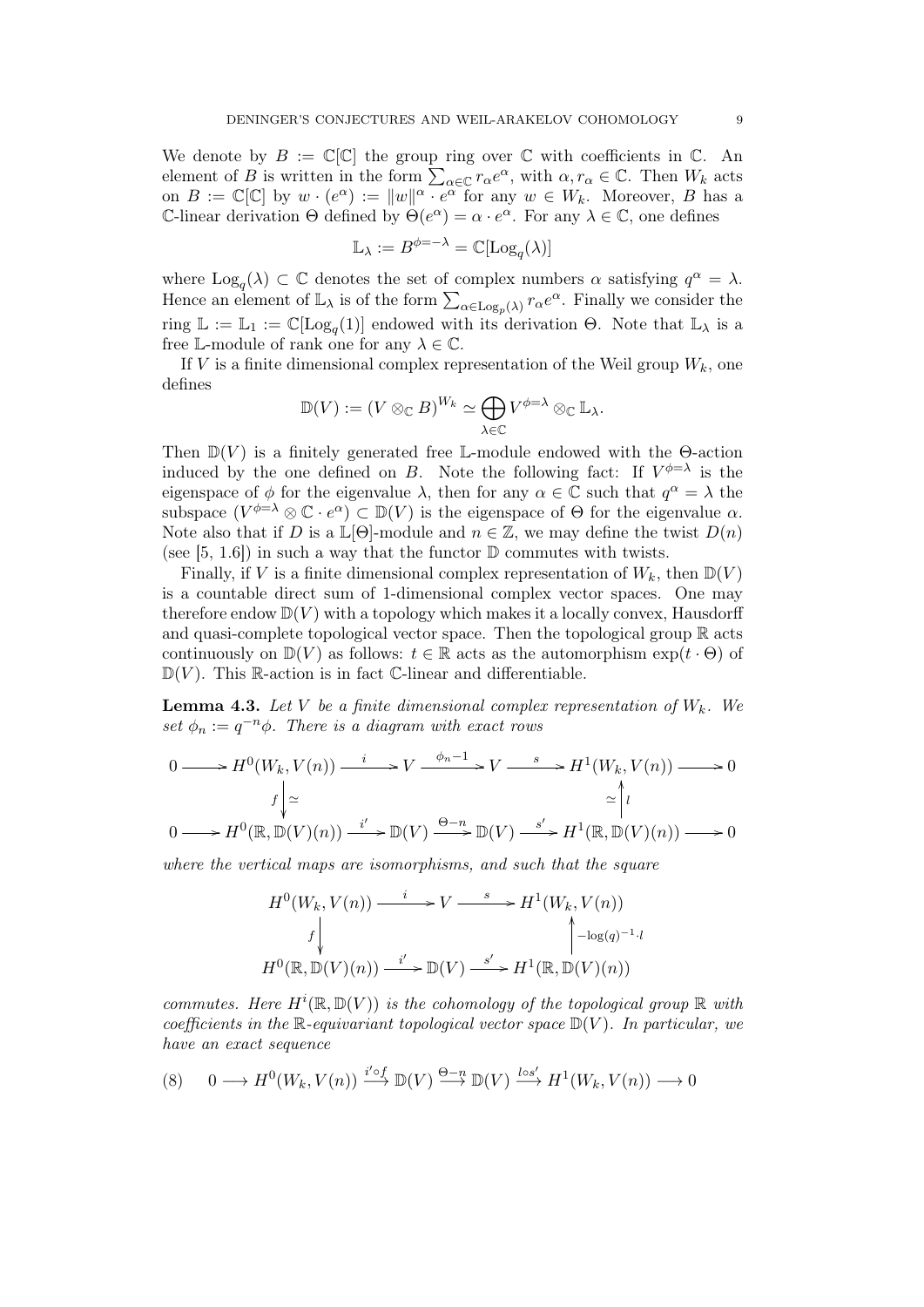such that the map

$$
H^0(W_k, V(n)) \xrightarrow{i' \circ f} \mathbb{D}(V) \xrightarrow{l \circ s'} H^1(W_k, V(n))
$$

coincides with  $-\log(q) \cdot s \circ i$ .

*Proof.* In view of the identifications  $\mathbb{D}(V(n)) = \mathbb{D}(V)(n)$ ,  $(\mathbb{D}(V)(n), \Theta) = (\mathbb{D}(V), \Theta$ n) and  $(V(n), \phi) = (V, \phi_n)$ , one may suppose  $n = 0$ .

The fact that the top row of the first diagram is exact is clear since  $R\Gamma(W_k, V) \simeq$  $[V \stackrel{\phi-1}{\rightarrow} V].$ 

Since  $\mathbb{D}(V)$  is a locally convex, Hausdorff and quasi-complete topological vector space, we have [2, IX, Proposition 5.6]

$$
H^i(\mathbb{R},\mathbb{D}(V))\simeq H^i(\mathrm{Lie}(\mathbb{R}),\mathbb{D}(V))
$$

where the right hand side is the cohomology of the Lie algebra  $\mathbb{R} \simeq \text{Lie}(\mathbb{R})$ which acts on  $\mathbb{D}(V)$  by  $t \mapsto t \cdot \Theta$ . The exactness of the second row of the first diagram of the lemma then follows from the canonical isomorphisms

 $H^0(\text{Lie}(\mathbb{R}), \mathbb{D}(V)) \simeq \mathbb{D}(V)^{\Theta=0}$  and  $H^1(\text{Lie}(\mathbb{R}), \mathbb{D}(V)) \simeq \mathbb{D}(V)_{\Theta=0}$ .

Here  $\mathbb{D}(V)^{\Theta=0}$  (respectively  $\mathbb{D}(V)_{\Theta=0}$ ) denotes the kernel (respectively the cokernel) of  $\Theta : \mathbb{D}(V) \to \mathbb{D}(V)$ .

The vertical isomorphism  $f$  in the first diagram of the lemma is the following map

$$
H^{0}(W_{k}, V) = V^{\phi=1} \to V^{\phi=1} \otimes_{\mathbb{C}} \mathbb{C} \cdot e^{0} = V^{\phi=1} \otimes_{\mathbb{C}} \mathbb{L}^{\Theta=0} = \mathbb{D}(V)^{\Theta=0} = H^{0}(\mathbb{R}, \mathbb{D}(V))
$$

where  $V^{\phi=1} \to V^{\phi=1} \otimes_{\mathbb{C}} \mathbb{C} \cdot e^0$  sends v to  $v \otimes e^0$ .

The vertical isomorphism  $l$  is obtained as follows. We have

$$
H^{1}(\mathbb{R}, \mathbb{D}(V)) \simeq H^{1}(\mathbb{R}, V^{\phi=1} \otimes_{\mathbb{C}} \mathbb{L}) \oplus H^{1}(\mathbb{R}, \oplus_{\lambda \neq 1} V^{\phi=\lambda} \otimes_{\mathbb{C}} \mathbb{L}_{\lambda})
$$
  
\simeq  $H^{1}(\mathbb{R}, V^{\phi=1} \otimes_{\mathbb{C}} \mathbb{L})$   
\simeq  $H^{1}(\mathbb{R}, V^{\phi=1} \otimes_{\mathbb{C}} \mathbb{C} \cdot e^{0}) \oplus (\oplus_{\alpha \neq 0} H^{1}(\mathbb{R}, V^{\phi=1} \otimes_{\mathbb{C}} \mathbb{C} \cdot e^{\alpha}))$   
\simeq  $H^{1}(\mathbb{R}, V^{\phi=1} \otimes_{\mathbb{C}} \mathbb{C} \cdot e^{0})$   
\simeq Hom(\mathbb{R}, V^{\phi=1}).

Hence the map  $H^1(\mathbb{R}, \mathbb{D}(V)) \to H^1(W_k, V^{\phi=1})$  may be identified with

$$
l: \text{Hom}(\mathbb{R}, V^{\phi=1}) \longrightarrow \text{Hom}(W_k, V^{\phi=1})
$$

which is in turn induced by the morphism

$$
\begin{array}{ccc}\nW_k & \longrightarrow & \mathbb{R} \\
\phi & \longmapsto & -\log(q)\n\end{array}.
$$

It follows that the second diagram of the lemma can be identified with the following one:

$$
V^{\phi=1} \xrightarrow{i} V \xrightarrow{s} \text{Hom}(W_k, V^{\phi=1}) \xrightarrow{f \mapsto f(\phi)} V^{\phi=1}
$$
  
\n
$$
\downarrow \text{Id} \qquad \qquad \downarrow \text{Log}(q)^{-1} \cdot l \qquad \qquad \downarrow \text{Id}
$$
  
\n
$$
V^{\phi=1} \xrightarrow{i'} \text{D}(V) \xrightarrow{s'} \text{Hom}(\mathbb{R}, V^{\phi=1}) \xrightarrow{f \mapsto f(1)} V^{\phi=1}
$$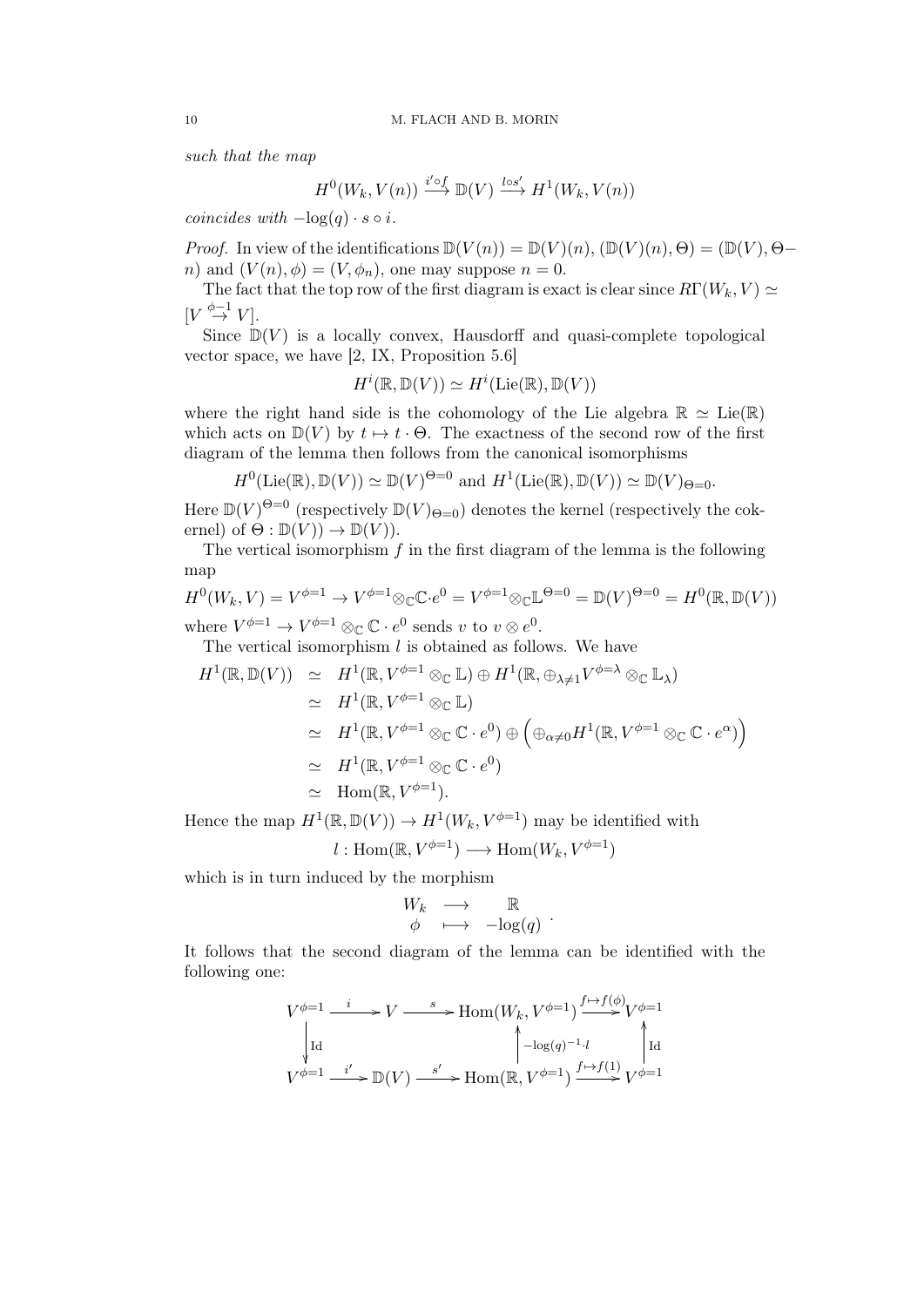Here the right square commutes. Moreover, the composition of the maps of the top row is the identity of  $V^{\phi=1}$ , and similarly the composition of the maps of the bottom row is the identity of  $V^{\phi=1}$ . Hence the left square commutes. The result follows.

Let  $\mathfrak X$  be a smooth projective variety over  $k = \mathbb F_q$ . We set

$$
V^i := H^i({\mathfrak X}_{\bar k},{\mathbb Q}_l)\otimes_{{\mathbb Q}_l,\sigma}{\mathbb C},
$$

where  $\bar{k}$  is an algebraic closure,  $l \neq p$  is a prime number away from the characteristic,  $H^i(\mathfrak{X}_{\bar{k}},\mathbb{Q}_l)$  is étale *l*-adic cohomology and  $\sigma : \mathbb{Q}_l \to \mathbb{C}$  is a fixed embedding. We consider  $V^i$  as a finite dimensional complex representation of  $W_k$ , and we still denote by  $\phi$  the geometric Frobenius. The quasi-isomorphism

$$
R\Gamma(\mathfrak{X},\mathbb{Q}_l(n)) \simeq \text{holim}\left(R\Gamma(\mathfrak{X}_{\bar{k}},\mathbb{Q}_l(n)) \xrightarrow{\phi-1} R\Gamma(\mathfrak{X}_{\bar{k}},\mathbb{Q}_l(n))\right)
$$

yields the long exact sequence

$$
\cdots \longrightarrow H^{i}(\mathfrak{X},\mathbb{Q}_{l}(n)) \longrightarrow H^{i}(\mathfrak{X}_{\bar{k}},\mathbb{Q}_{l}) \stackrel{\phi_{n}-1}{\longrightarrow} H^{i}(\mathfrak{X}_{\bar{k}},\mathbb{Q}_{l}) \longrightarrow H^{i+1}(\mathfrak{X},\mathbb{Q}_{l}(n)) \longrightarrow \cdots
$$
  
where  $\phi_{n} := q^{-n}\phi$ . Applying  $(-) \otimes_{\mathbb{Q}_{l},\sigma} \mathbb{C}$  we obtain

$$
\cdots \longrightarrow H^{i}(\mathfrak{X},\mathbb{Q}_{l}(n))\otimes_{\mathbb{Q}_{l},\sigma}\mathbb{C} \longrightarrow V^{i} \stackrel{\phi_{n}-1}{\longrightarrow} V^{i} \longrightarrow H^{i+1}(\mathfrak{X},\mathbb{Q}_{l}(n))\otimes_{\mathbb{Q}_{l},\sigma}\mathbb{C} \longrightarrow \cdots
$$

In view of (8), we obtain the long exact sequence

$$
\cdots \longrightarrow H^{i}(\mathfrak{X},\mathbb{Q}_{l}(n))\otimes_{\mathbb{Q}_{l},\sigma}\mathbb{C} \longrightarrow \mathbb{D}(V^{i}) \stackrel{\Theta-n}{\longrightarrow} \mathbb{D}(V^{i}) \longrightarrow H^{i+1}(\mathfrak{X},\mathbb{Q}_{l}(n))\otimes_{\mathbb{Q}_{l},\sigma}\mathbb{C} \longrightarrow \cdots
$$
  
Consider Weil-étale motivic cohomology

$$
R\Gamma(\mathfrak{X}_W,\mathbb{Z}(n)) := R\Gamma(W_k,R\Gamma(\mathfrak{X}_{et},\mathbb{Z}(n)))
$$

in the sense of [17]. Since the groups  $H^i(\mathfrak{X}_W,\mathbb{Z}(n)) := H^i(R\Gamma(\mathfrak{X}_W,\mathbb{Z}(n)))$  are finitely generated by assumption, we have by [17, Theorem 8.4] an isomorphism

$$
H^i(\mathfrak{X}_W,\mathbb{Z}(n))\otimes_{\mathbb{Z}}\mathbb{Q}_l\simeq H^i(\mathfrak{X},\mathbb{Q}_l(n))
$$

hence

(9) 
$$
H^{i}(\mathfrak{X}_{W},\mathbb{Z}(n)) \otimes_{\mathbb{Z}} \mathbb{C} \simeq H^{i}(\mathfrak{X},\mathbb{Q}_{l}(n)) \otimes_{\mathbb{Q}_{l},\sigma} \mathbb{C}
$$

for any  $i \in \mathbb{Z}$ . Hence Lemma 4.3 gives the long exact sequence

$$
\cdots \longrightarrow H^i(\mathfrak{X}_W, \mathbb{Z}(n)) \otimes \mathbb{Z} \mathbb{C} \longrightarrow \mathbb{D}(V^i) \stackrel{\Theta - n}{\longrightarrow} \mathbb{D}(V^i) \longrightarrow H^{i+1}(\mathfrak{X}_W, \mathbb{Z}(n)) \otimes \mathbb{Z} \mathbb{C} \longrightarrow \cdots
$$
 such that the composite map

(10) 
$$
H^{i}(\mathfrak{X}_{W}, \mathbb{Z}(n)) \otimes_{\mathbb{Z}} \mathbb{C} \to \mathbb{D}(V^{i}) \to H^{i+1}(\mathfrak{X}_{W}, \mathbb{Z}(n)) \otimes_{\mathbb{Z}} \mathbb{C}
$$

coincides, under isomorphism (9), with

(11) 
$$
H^{i}(\mathfrak{X},\mathbb{Q}_{l}(n))\otimes_{\mathbb{Q}_{l},\sigma}\mathbb{C}\to V^{i}\to H^{i+1}(\mathfrak{X},\mathbb{Q}_{l}(n))\otimes_{\mathbb{Q}_{l},\sigma}\mathbb{C}
$$

multiplied by the factor  $-\log(q)$ . But (11) coincides with  $\cup(-e_k)$ , where  $-e_k \in$  $H^1(W_k, \mathbb{Z}) = \text{Hom}(W_k, \mathbb{Z})$  is the class mapping  $\phi$  to 1, and  $\cup e_k$  is the map  $H^i(\mathfrak{X}, \mathbb{Q}_l(n)) \to H^{i+1}(\mathfrak{X}, \mathbb{Q}_l(n))$  defined by cup-product with  $e_k$  (see [13, Proof of Lemma 5.20]). We obtain

$$
(10) = \log(q) \cdot \cup e_k.
$$

Hence the result follows from Proposition 3.2.  $\Box$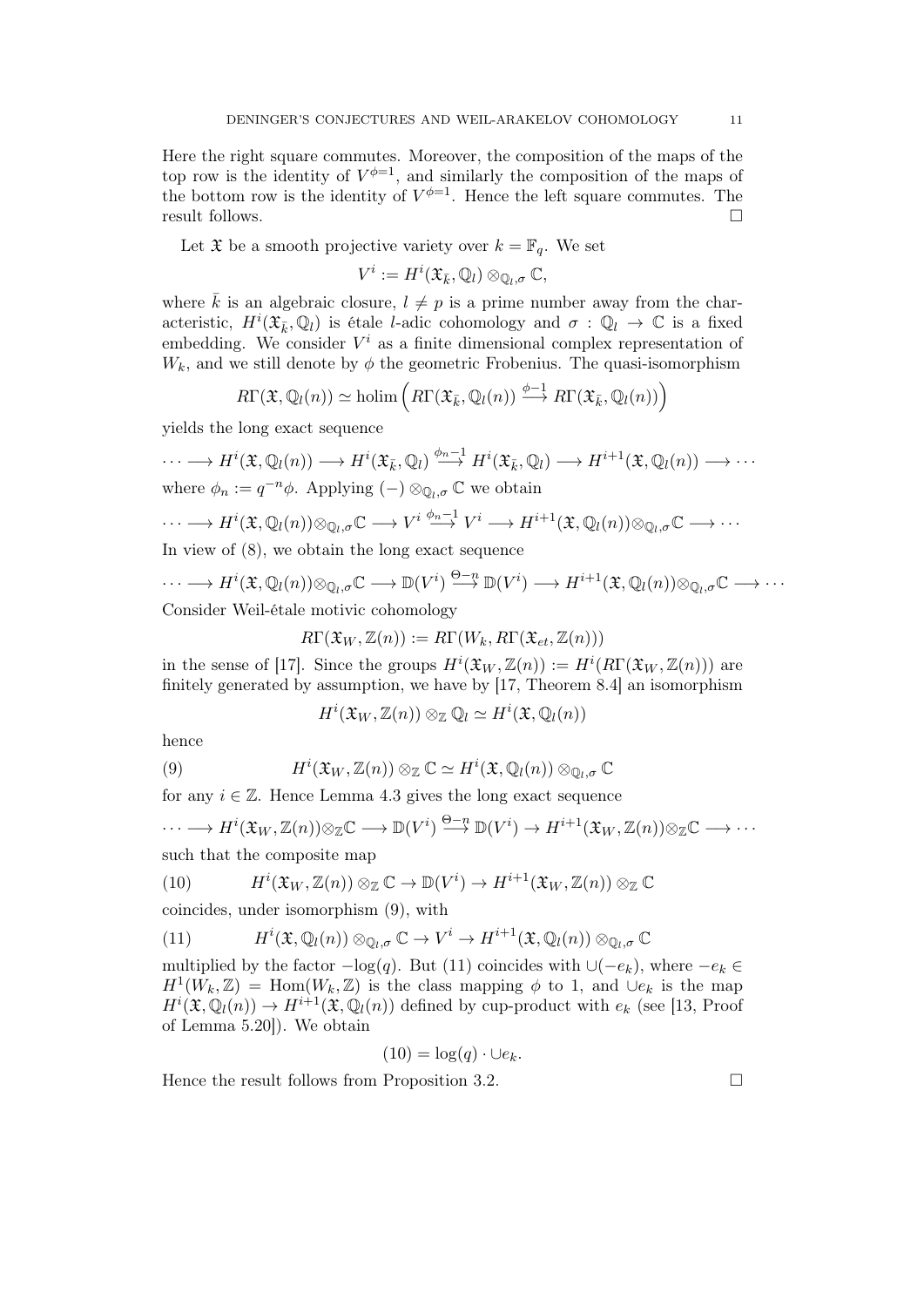4.2. The vanishing order conjecture. Recall that we denote the kernel (resp. the cokernel) of the map

$$
\Theta - n : H^i_{\text{dyn,c}}(\mathfrak{X}) \to H^i_{\text{dyn,c}}(\mathfrak{X})
$$

by  $H^i_{\text{dyn,c}}(\mathfrak{X})^{\Theta=n}$  (resp. by  $H^i_{\text{dyn,c}}(\mathfrak{X})_{\Theta=n}$ ). We say that  $\Theta$  is semi-simple at n if the composite map

(12) 
$$
H^i_{\text{dyn,c}}(\mathfrak{X})^{\Theta=n} \to H^i_{\text{dyn,c}}(\mathfrak{X}) \to H^i_{\text{dyn,c}}(\mathfrak{X})_{\Theta=n}
$$

is an isomorphism for all  $i \in \mathbb{Z}$ .

**Proposition 4.4.** Assume Conjecture 4.1. Then  $\Theta$  is semi-simple at n.

Proof. Recall from (3) that

(13) 
$$
\cdots \xrightarrow{\cup \theta} H^i_{\text{ar},c}(\mathfrak{X}, \tilde{\mathbb{C}}(n)) \xrightarrow{\cup \theta} H^{i+1}_{\text{ar},c}(\mathfrak{X}, \tilde{\mathbb{C}}(n)) \xrightarrow{\cup \theta} \cdots
$$

is an acyclic complex. Conjecture 4.1 gives the following diagram with exact rows:

$$
0 \longrightarrow H_{\text{dyn,c}}^{i-2}(\mathfrak{X})_{\Theta=n} \longrightarrow H_{\text{ar,c}}^{i-1}(\mathfrak{X}, \tilde{\mathbb{C}}(n)) \longrightarrow H_{\text{dyn,c}}^{i-1}(\mathfrak{X})^{\Theta=n} \longrightarrow 0
$$
  

$$
0 \longrightarrow H_{\text{dyn,c}}^{i-1}(\mathfrak{X})_{\Theta=n} \longrightarrow H_{\text{ar,c}}^{i}(\mathfrak{X}, \tilde{\mathbb{C}}(n)) \longrightarrow H_{\text{dyn,c}}^{i}(\mathfrak{X})^{\Theta=n} \longrightarrow 0
$$
  

$$
0 \longrightarrow H_{\text{dyn,c}}^{i}(\mathfrak{X})_{\Theta=n} \longrightarrow H_{\text{ar,c}}^{i+1}(\mathfrak{X}, \tilde{\mathbb{C}}(n)) \longrightarrow H_{\text{dyn,c}}^{i+1}(\mathfrak{X})^{\Theta=n} \longrightarrow 0
$$

where s is induced by the map  $H^i_{\text{ar},c}(\mathfrak{X},\tilde{\mathbb{C}}(n)) \to H^i_{\text{dyn},c}(\mathfrak{X})$  appearing in the long exact sequence of Conjecture 4.1,  $\iota$  is induced by the map  $H^i_{\text{dyn,c}}(\mathfrak{X}) \to$  $H^{i+1}_{ar,c}(\mathfrak{X}, \tilde{\mathbb{C}}(n))$ , and  $\alpha^i$  is the map (12) defined above. We denote the map  $H^i_{\text{ar},c}(\mathfrak{X},\tilde{\mathbb{C}}(n)) \stackrel{\cup \theta}{\rightarrow} H^{i+1}_{\text{ar},c}(\mathfrak{X},\tilde{\mathbb{C}}(n))$  by  $\theta^i$ . By Conjecture 4.1, we have

$$
\theta^i=\iota\circ\alpha^i\circ s
$$

for all *i*. Identifying  $H_{\text{dyn}}^{i-1}$  $d_{\text{dyn,c}}^{i-1}(\mathfrak{X})_{\Theta=n}$  with its image in  $H^i_{\text{ar},\text{c}}(\mathfrak{X},\tilde{\mathbb{C}}(n))$ , we obtain

Im
$$
(\theta^{i-1})
$$
 = Im $(\alpha^{i-1})$   $\subseteq$   $H^{i-1}_{dyn,c}(\mathfrak{X})_{\Theta=n} \subseteq s^{-1}(\text{Ker}(\alpha^i)) = \text{Ker}(\theta^i).$ 

Since (13) is acyclic, we have  $\text{Im}(\theta^{i-1}) = \text{Ker}(\theta^i)$  hence

(14) 
$$
\operatorname{Im}(\alpha^{i-1}) = H_{\text{dyn,c}}^{i-1}(\mathfrak{X})_{\Theta = n} = s^{-1}(\operatorname{Ker}(\alpha^i))
$$

Therefore,  $\alpha^{i-1}$  is surjective and we have

(15) 
$$
s^{-1}(\text{Ker}(\alpha^i)) = H_{\text{dyn,c}}^{i-1}(\mathfrak{X})_{\Theta=n} = s^{-1}(0).
$$

Applying s to (15), we obtain  $\text{Ker}(\alpha^i) = 0$ , since s is surjective. Hence  $\alpha^i$  is injective.

 $\Box$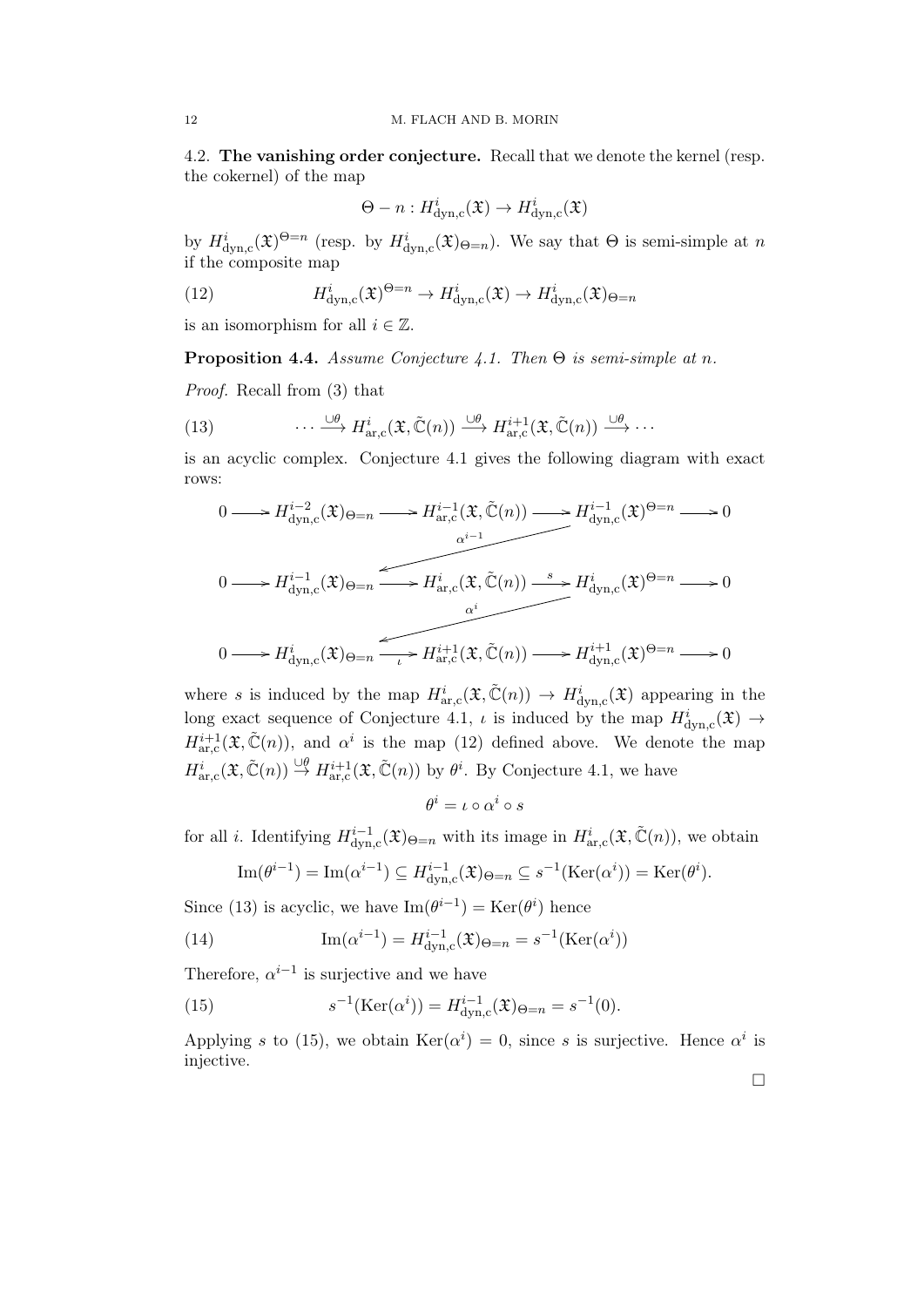**Proposition 4.5.** Assume Conjecture 4.1 and set  $d := \dim(\mathfrak{X})$ . Then  $H^i_{\text{ar},\text{c}}(\mathfrak{X}, \tilde{\mathbb{C}}(n))$ is finite dimensional for all i, zero for  $i \notin [0, 2d + 1]$  and one has

(16) 
$$
\text{ord}_{s=n}\zeta(\mathfrak{X},s)=\sum_{i\in\mathbb{Z}}(-1)^i\cdot i\cdot\dim_{\mathbb{C}}H^i_{\text{ar},c}(\mathfrak{X},\tilde{\mathbb{C}}(n))
$$

for any  $n \in \mathbb{Z}$ .

*Proof.* By Conjecture 2.3(2), the multiplicity of the eigenvalue n of  $\Theta$  acting on  $H^i_{\text{dyn,c}}(\mathfrak{X})$  is finite (see Definition 2.1), hence the eigenspace  $H^i_{\text{dyn,c}}(\mathfrak{X})^{\Theta=n}$  is finite dimensional for all  $i \in \mathbb{Z}$ . Since  $H^i_{\text{dyn},c}(\mathfrak{X})_{\Theta=n}$  is isomorphic to  $H^i_{\text{dyn},c}(\mathfrak{X})^{\Theta=n}$ , it is finite dimensional as well. The short exact sequence

(17) 
$$
0 \to H^{i-1}_{\text{dyn,c}}(\mathfrak{X})_{\Theta=n} \to H^i_{\text{ar,c}}(\mathfrak{X}, \tilde{\mathbb{C}}(n)) \to H^i_{\text{dyn,c}}(\mathfrak{X})^{\Theta=n} \to 0
$$

then shows that  $H^i_{\text{ar},c}(\mathfrak{X},\tilde{\mathbb{C}}(n))$  is finite dimensional for all i and zero for  $i \notin$  $[0, 2d + 1]$ . We obtain

$$
\sum_{i\in\mathbb{Z}}(-1)^{i}\cdot i\cdot \dim_{\mathbb{C}}H^{i}_{\mathrm{ar},c}(\mathfrak{X},\tilde{\mathbb{C}}(n))
$$
\n
$$
=\sum_{i\in\mathbb{Z}}(-1)^{i}\cdot i\cdot \dim_{\mathbb{C}}H^{i-1}_{\mathrm{dyn},c}(\mathfrak{X})_{\Theta=n}+\sum_{i\in\mathbb{Z}}(-1)^{i}\cdot i\cdot \dim_{\mathbb{C}}H^{i}_{\mathrm{dyn},c}(\mathfrak{X})^{\Theta=n}
$$
\n
$$
=\sum_{i\in\mathbb{Z}}(-1)^{i}\cdot i\cdot \dim_{\mathbb{C}}H^{i-1}_{\mathrm{dyn},c}(\mathfrak{X})^{\Theta=n}+\sum_{i\in\mathbb{Z}}(-1)^{i}\cdot i\cdot \dim_{\mathbb{C}}H^{i}_{\mathrm{dyn},c}(\mathfrak{X})^{\Theta=n}
$$
\n
$$
=\sum_{i\in\mathbb{Z}}(-1)^{i}\cdot \dim_{\mathbb{C}}H^{i}_{\mathrm{dyn},c}(\mathfrak{X})^{\Theta=n}
$$
\n
$$
=\sum_{i\in\mathbb{Z}}(-1)^{i}\cdot \dim_{\mathbb{C}}H^{i}_{\mathrm{dyn},c}(\mathfrak{X})^{\Theta\sim n}
$$

where the second and the last equalities follow from the fact that  $\Theta$  is semisimple at n by Proposition 4.4. Here we denote

$$
H^i_{\text{dyn,c}}(\mathfrak{X})^{\Theta \sim n} := \operatorname{colim} \operatorname{Ker}(\Theta - n)^m
$$

as in Definition 2.1. It remains to show the identity

$$
\mathrm{ord}_{s=n}\zeta(\mathfrak{X},s)=-\sum_{i\in\mathbb{Z}}(-1)^{i}\cdot\mathrm{dim}_{\mathbb{C}}H^{i}_{\mathrm{dyn},c}(\mathfrak{X})^{\Theta\sim n},
$$

which by Conjecture 2.3(2), follows from

(18) 
$$
\operatorname{ord}_{s=n} \det_{\infty} \left( \frac{s \cdot \operatorname{Id} - \Theta}{2\pi} \mid H^i_{\operatorname{dyn},c}(\mathfrak{X}) \right) = \dim_{\mathbb{C}} H^i_{\operatorname{dyn},c}(\mathfrak{X})^{\Theta \sim n}.
$$

For the sake of completeness, we show (18). To ease notations, we set  $\Theta_s$  := s·Id−Θ  $\frac{d-*Θ*}{2\pi}$  and  $V := H^i_{\text{dyn,c}}(\mathfrak{X})$ . We have

(19) 
$$
\det_{\infty}(\Theta_s | V) = \det_{\infty}(\Theta_s | V^{\Theta \sim n}) \cdot \det_{\infty}(\Theta_s | V/V^{\Theta \sim n})
$$
  
(20) 
$$
= \det(\Theta_s | V^{\Theta \sim n}) \cdot \det_{\infty}(\Theta_s | V/V^{\Theta \sim n})
$$

(21) 
$$
= \left(\frac{s-n}{2\pi}\right)^{\dim(V^{\Theta\sim n})} \cdot \det(\Theta_s \mid V/V^{\Theta\sim n})
$$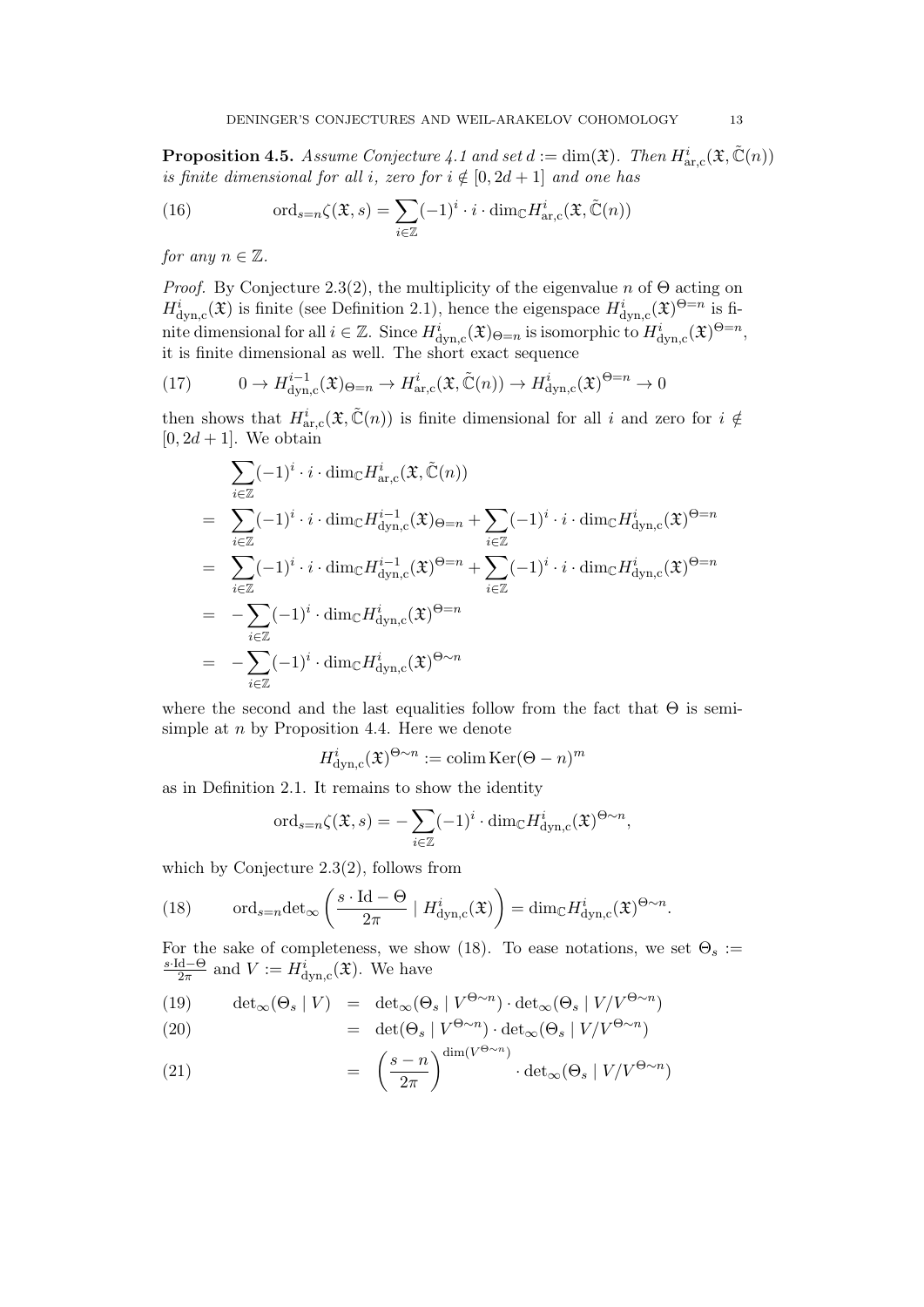where the symbol det in  $(20)$  denotes the usual determinant. Indeed, the identity (20) is valid since  $V^{\Theta \sim n}$  is finite dimensional, and (19) is (an easy case of) [4, Lemma 1.2] applied to the  $\Theta_s$ -equivariant short exact sequence

$$
0 \to V^{\Theta \sim n} \to V \to V/V^{\Theta \sim n} \to 0.
$$

Since 0 does not occur as an eigenvalue of  $\Theta_n$  acting on  $V/V^{\Theta \sim n}$ , we have by definition

$$
\det_{\infty}(\Theta_n \mid V/V^{\Theta \sim n}) := \exp(-\zeta_{\Theta_n \mid V/V^{\Theta \sim n}}'(0)) \neq 0,
$$

hence  $\det_{\infty}(\Theta_s | V/V^{\Theta \sim n})$  does not vanish at  $s = n$ . Hence (18) follows from  $(21).$ 

**Remark 4.6.** Assume that either  $\mathfrak{X} \to \text{Spec}(\mathbb{Z})$  is flat, proper and regular, or that  $\mathfrak{X} \to \text{Spec}(\mathbb{Z})$  is flat, projective and regular. Suppose moreover that the motivic L-function  $L(h^{i}(\mathfrak{X}_{\mathbb{O}}), s)$  satisfy the expected meromorphic continuation and functional equation for all  $0 \le i \le 2d - 2$ . Then, by [12, Theorem 9.1] and [13, Proposition 5.13], the conclusion of Proposition 4.5 holds for  $n = 0$ .

4.3. The eigenspace  $H^i_{\text{dyn},c}(\mathfrak{X})^{\Theta=n}$  and duality.

**Proposition 4.7.** Assume Conjecture 4.1. For any  $i, n \in \mathbb{Z}$  we have isomorphisms

$$
H_c^i(\mathfrak{X}, \mathbb{C}(n)) \simeq H^i_{\text{dyn},c}(\mathfrak{X})^{\Theta=n} \simeq H^i_{\text{dyn},c}(\mathfrak{X})_{\Theta=n}
$$

and

$$
H^{i}(\mathfrak{X}, \mathbb{C}(n)) \simeq H^{i}_{\mathrm{dyn}}(\mathfrak{X})^{\Theta=n} \simeq H^{i}_{\mathrm{dyn}}(\mathfrak{X})_{\Theta=n}.
$$

*Proof.* The kernel of  $\cup \theta$  :  $H^{i+1}_{ar,c}(\mathfrak{X}, \tilde{\mathbb{C}}(n)) \to H^{i+2}_{ar,c}(\mathfrak{X}, \tilde{\mathbb{C}}(n))$  can be identified with  $H^i_{\text{dyn},c}(\mathfrak{X})_{\Theta=n}$  by (14) on the one hand, and with  $H^i_c(\mathfrak{X}, \mathbb{C}(n))$  by (4) on the other. So we have isomorphisms  $H_c^i(\mathfrak{X}, \mathbb{C}(n)) \simeq H_{\text{dyn},c}^i(\mathfrak{X})^{\Theta=n} \simeq H_{\text{dyn},c}^i(\mathfrak{X})_{\Theta=n},$ and similarly without compact support.

**Proposition 4.8.** Assume Conjecture 4.1 and that  $\mathfrak X$  has pure dimension d. There is a trace map

$$
H^{2d}_{c}(\mathfrak{X}, \mathbb{C}(d)) \stackrel{\sim}{\to} H^{2d}_{\text{dyn},c}(\mathfrak{X})^{\Theta=d} \stackrel{\text{Tr}}{\to} \mathbb{C}
$$

and a perfect pairing

(22) 
$$
H_c^i(\mathfrak{X}, \mathbb{C}(n)) \times H^{2d-i}(\mathfrak{X}, \mathbb{C}(d-n)) \to H_c^{2d}(\mathfrak{X}, \mathbb{C}(d)) \to \mathbb{C}
$$

of finite dimensional vector spaces, for any  $i, n \in \mathbb{Z}$ .

Proof. This follows from Proposition 4.7 since Poincaré duality for Deninger's cohomology induces a perfect pairing

$$
H^i_{\text{dyn},c}(\mathfrak{X})^{\Theta=n} \times H^{2d-i}_{\text{dyn}}(\mathfrak{X})^{\Theta=d-n} \overset{\cup}{\to} H^{2d}_{\text{dyn},c}(\mathfrak{X})^{\Theta=d} \overset{\text{Tr}}{\to} \mathbb{C}.
$$

For  $X$  proper regular over  $Spec(\mathbb{Z})$ , a trace map

$$
H^{2d}_c(\mathcal{X}, \mathbb{C}(d)) \stackrel{\text{tr}}{\to} \mathbb{C}
$$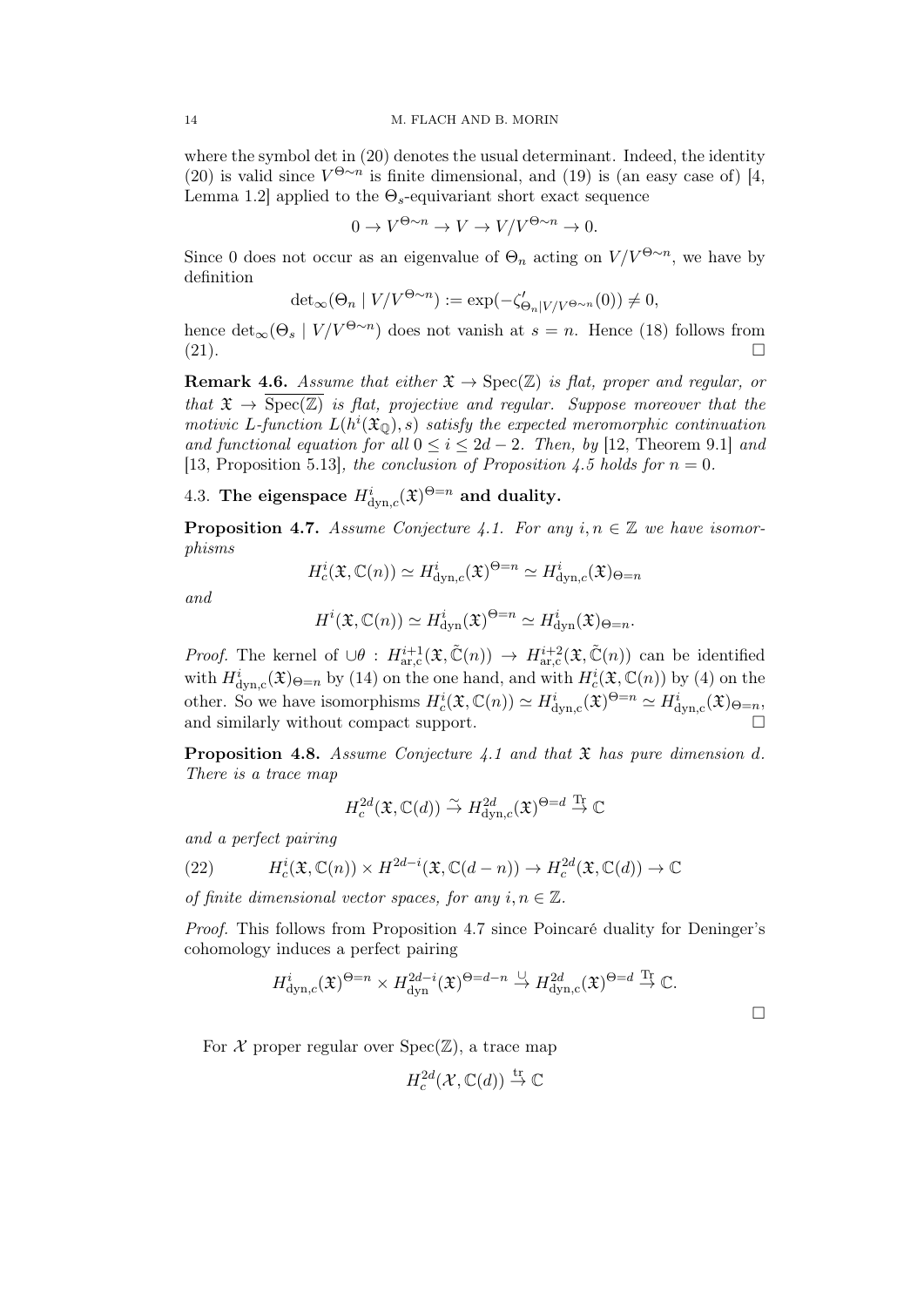and a pairing

(23) 
$$
H_c^i(\mathcal{X}, \mathbb{C}(n)) \times H^{2d-i}(\mathcal{X}, \mathbb{C}(d-n)) \to H_c^{2d}(\mathcal{X}, \mathbb{C}(d)) \stackrel{\text{tr}}{\to} \mathbb{C}
$$

are defined in [13, Section 2.2], where it is also shown that the perfectness of (23) is essentially equivalent to the classical conjecture of Beilinson relating motivic cohomology to Deligne cohomology (see [13, Conjecture 2.5] and also [33, Section 4]). In particular, Proposition 4.8 holds for  $\mathfrak{X} = (\text{Spec}(\mathcal{O}_F), \emptyset)$ , and more generally for dim $(\mathfrak{X}) \leq 1$ .

Remark 4.9. The pairings (22) and (23) should coincide. Assuming this and Conjecture 4.1, the discussion above points out that Conjecture 2.3(3) implies Beilinson's conjectures relating motivic cohomology to Deligne cohomology.

Notation 4.10. Let  $\mathfrak{X} \to \overline{\text{Spec}(\mathbb{Z})}$  be projective, regular and connected.

If  $\mathfrak X$  is moreover flat, then  $\mathfrak X$  is an Arakelov compactification of a flat regular projective arithmetic scheme  $\mathcal{X} \to \text{Spec}(\mathbb{Z})$ . Then we denote by  $CH^n(\mathfrak{X})_{\mathbb{R}}$  the Arakelov-Chow group with real coefficients (see [18, 5.1.1] and [19, 3.3.3]) and we consider

$$
CH^n(\mathfrak{X})_{\mathbb{C}} := CH^n(\mathfrak{X})_{\mathbb{R}} \otimes_{\mathbb{R}} \mathbb{C}.
$$

If  $\mathfrak X$  is not flat, then  $\mathfrak X$  is a smooth projective connected variety over a finite field, and we denote by

$$
CH^n(\mathfrak{X})_{\mathbb{C}} := CH^n(\mathfrak{X}) \otimes_{\mathbb{Z}} \mathbb{C}
$$

the usual Chow group with C-coefficients.

**Proposition 4.11.** Assume Conjecture 4.1. Let  $\mathfrak{X} \to \overline{\text{Spec}(\mathbb{Z})}$  be projective regular of pure dimension d. Then we have

- (1)  $H^i_{\text{ar}}(\mathfrak{X}, \tilde{\mathbb{C}}(n))$  is finite dimensional for all i and  $H^i_{\text{ar}}(\mathfrak{X}, \tilde{\mathbb{C}}(n)) = 0$  for  $i \neq 2n, 2n + 1;$
- (2)  $CH^n(\mathfrak{X})_{\mathbb{C}} \simeq H^{2n}_{\text{dyn}}(\mathfrak{X})^{\Theta=n};$
- (3) ord<sub>s=n</sub> $\zeta(\mathfrak{X},s) = -\text{dim}_{\mathbb{C}}CH^n(\mathfrak{X})_{\mathbb{C}};$
- (4) a trace map  $CH^d(\mathfrak{X})_{\mathbb{C}} \to \mathbb{C}$  and a perfect pairing

$$
CH^n(\mathfrak{X})_{\mathbb{C}} \times CH^{d-n}(\mathfrak{X})_{\mathbb{C}} \to CH^d(\mathfrak{X})_{\mathbb{C}} \to \mathbb{C};
$$

(5) the map  $(x, y) \mapsto \text{Tr}(x \cup \ast y)$  induces a positive definite hermitian form on  $CH^n(\mathfrak{X})_{\mathbb{C}}$ .

*Proof.* The eigenvalues of  $\Theta$  on  $H^i_{\text{dyn}}(\mathfrak{X})$  lie on the line  $\mathfrak{R}(s) = i/2$ , hence

$$
H_{\text{dyn}}^i(\mathfrak{X})_{\Theta=n} = H_{\text{dyn}}^i(\mathfrak{X})^{\Theta=n} = 0
$$

for  $i \neq 2n$ , so that (1) follows from the short exact sequence (17). By [13, Proposition 2.11] and Proposition 4.7, we have isomorphisms

$$
CH^n(\mathfrak{X})_{\mathbb{C}} \simeq H^{2n}(\mathfrak{X}, \mathbb{C}(n)) \simeq H^{2n}_{\text{dyn}}(\mathfrak{X})^{\Theta=n}.
$$

We obtain

$$
H_{\text{ar}}^{2n}(\mathfrak{X}, \tilde{\mathbb{C}}(n)) \simeq H_{\text{ar}}^{2n+1}(\mathfrak{X}, \tilde{\mathbb{C}}(n)) \simeq CH^{n}(\mathfrak{X})_{\mathbb{C}}
$$

hence (3) follows from (1) and Proposition 4.5. As in the previous proof, the perfect pairing (4) is induced by Poincaré duality for Deninger's cohomology, and similarly for  $(5)$ .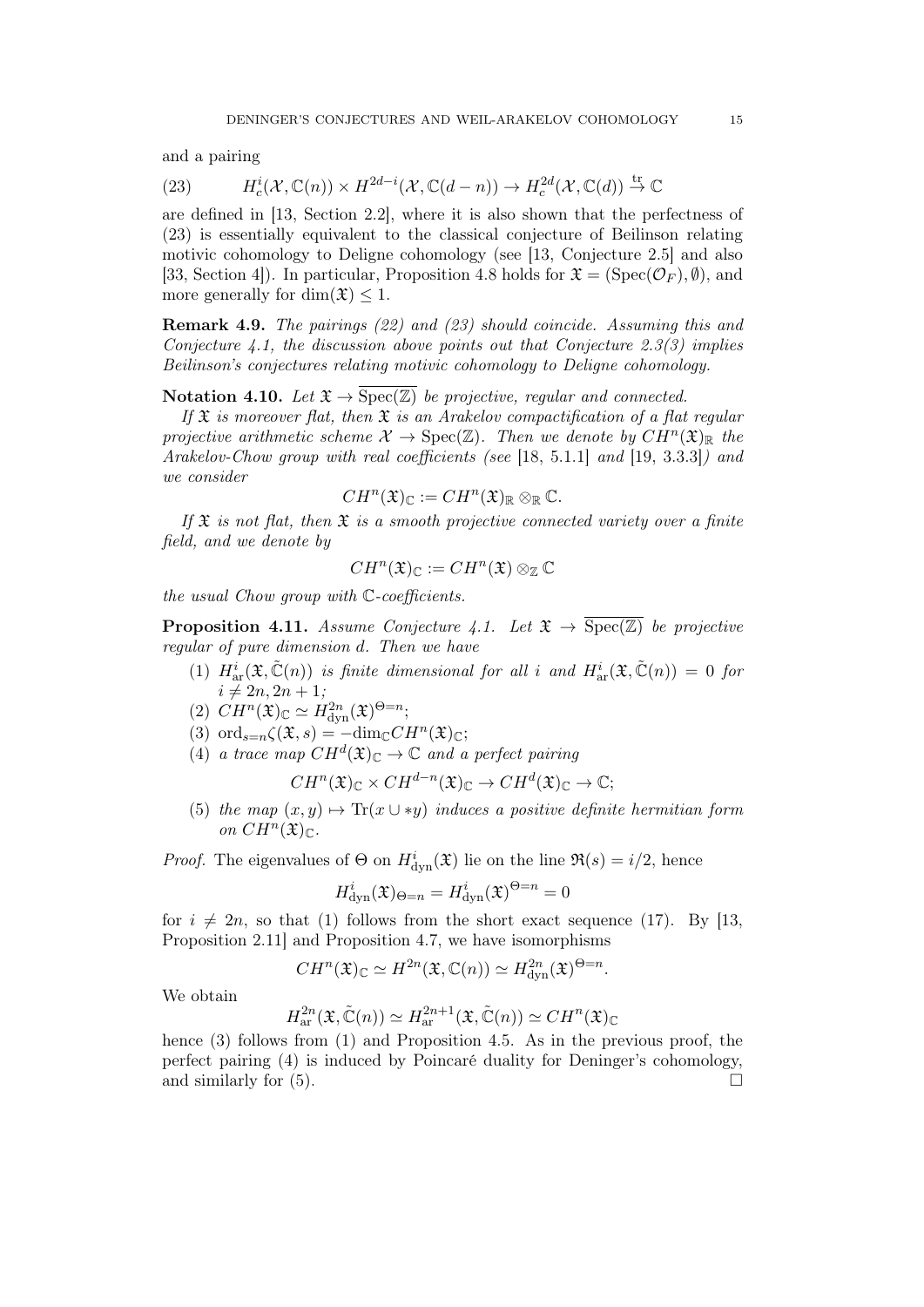Assume that  $\mathfrak{X} = \overline{\mathcal{X}} \to \overline{\text{Spec}(\mathbb{Z})}$  is projective, regular, of pure dimension d and moreover flat. By  $[13,$  Proposition 2.10,  $[13,$  Conjecture 2.5 (i.e. the Beilinson conjectures) implies Proposition 4.11(1) as well as the existence of a perfect pairing

(24) 
$$
CH^n(\overline{\mathcal{X}})_{\mathbb{C}} \times CH^{d-n}(\overline{\mathcal{X}})_{\mathbb{C}} \to CH^d(\overline{\mathcal{X}})_{\mathbb{C}} \to \mathbb{C}.
$$

Presumably, the pairing of Proposition 4.11(4) induced by duality for Deninger's cohomology, the pairing (24) and the Arakelov intersection pairing [18, 5.1.4] should coincide. By [13, Proposition 2.10], Proposition 4.11(3) follows from the vanishing order formula (16) for the incomplete zeta function  $\zeta(\mathcal{X}, s)$ . Finally, Assertion (5) appears in [25, Proposition 3.1], see also [19, Conjecture 2].

**Remark 4.12.** One may reformulate Conjecture 4.1 as follows. First assume that Deninger's cohomology is the cohomology of a complex  $R\Gamma_{dyn,c}(\mathfrak{X})$  of  $\mathbb{C}$ vector spaces endowed with an R-action inducing a map  $\Theta$ :  $R\Gamma_{dyn,c}(\mathfrak{X}) \rightarrow$  $R\Gamma_{\text{dyn.c}}(\mathfrak{X})$ . Then we expect an equivalence

$$
R\Gamma_{\text{ar},c}(\mathfrak{X},\tilde{\mathbb{C}}(n))\to [R\Gamma_{\text{dyn},c}(\mathfrak{X})\stackrel{\Theta-n}{\to} R\Gamma_{\text{dyn},c}(\mathfrak{X})],
$$

where the right hand side denotes the homotopy fiber of  $\Theta - n$ , such that the  $map \cup \theta$  coincides with the composite morphism

$$
R\Gamma_{\text{ar},\text{c}}(\mathfrak{X},\tilde{\mathbb{C}}(n))\to R\Gamma_{\text{dyn},\text{c}}(\mathfrak{X})\to R\Gamma_{\text{ar},\text{c}}(\mathfrak{X},\tilde{\mathbb{C}}(n))[1],
$$

and similarly without compact support. Poincaré duality for Deninger's cohomology would take the form of a  $\Theta$ -equivariant pairing

$$
R\Gamma_{\rm dyn,c}(\mathfrak{X})\otimes R\Gamma_{\rm dyn}(\mathfrak{X})\to R\Gamma_{\rm dyn,c}(\mathfrak{X})\to \mathbb{C}(-d)[-2d]
$$

which is, in some sense, perfect. Then

$$
[R\Gamma_{\text{dyn,c}}(\mathfrak{X}) \stackrel{\Theta - n}{\longrightarrow} R\Gamma_{\text{dyn,c}}(\mathfrak{X})]
$$

would be dual to

$$
[R\Gamma_{\rm dyn}(\mathfrak{X}) \stackrel{\Theta-(d-n)}{\longleftarrow} R\Gamma_{\rm dyn}(\mathfrak{X})]
$$

which would give an equivalence

$$
R\Gamma_{\text{ar},c}(\mathfrak{X},\tilde{\mathbb{C}}(n)) \stackrel{\sim}{\longrightarrow} R\text{Hom}(R\Gamma_{\text{ar}}(\mathfrak{X},\tilde{\mathbb{C}}(d-n)),\mathbb{C}[-2d-1]),
$$

as in [13, Proposition 4.2].

**Remark 4.13.** If one assumes that all  $\Theta$ -eigenvalues on all  $H^i_{\text{dyn},c}(\mathfrak{X})$  occur semi-simply, the equation  $\zeta(\mathfrak{X},\bar{s}) = \overline{\zeta(\mathfrak{X},s)}$  then implies that  $H^i_{\text{dyn},c}(\mathfrak{X})$  has a Θ-invariant real structure. Similarly, Weil-Arakelov cohomology has a real structure. The speculations mentioned in Section 4 should then also hold with R-coefficients. The standard example of a supersingular elliptic curve over a finite field shows that this real structure might not be preserved under all endomorphisms of X.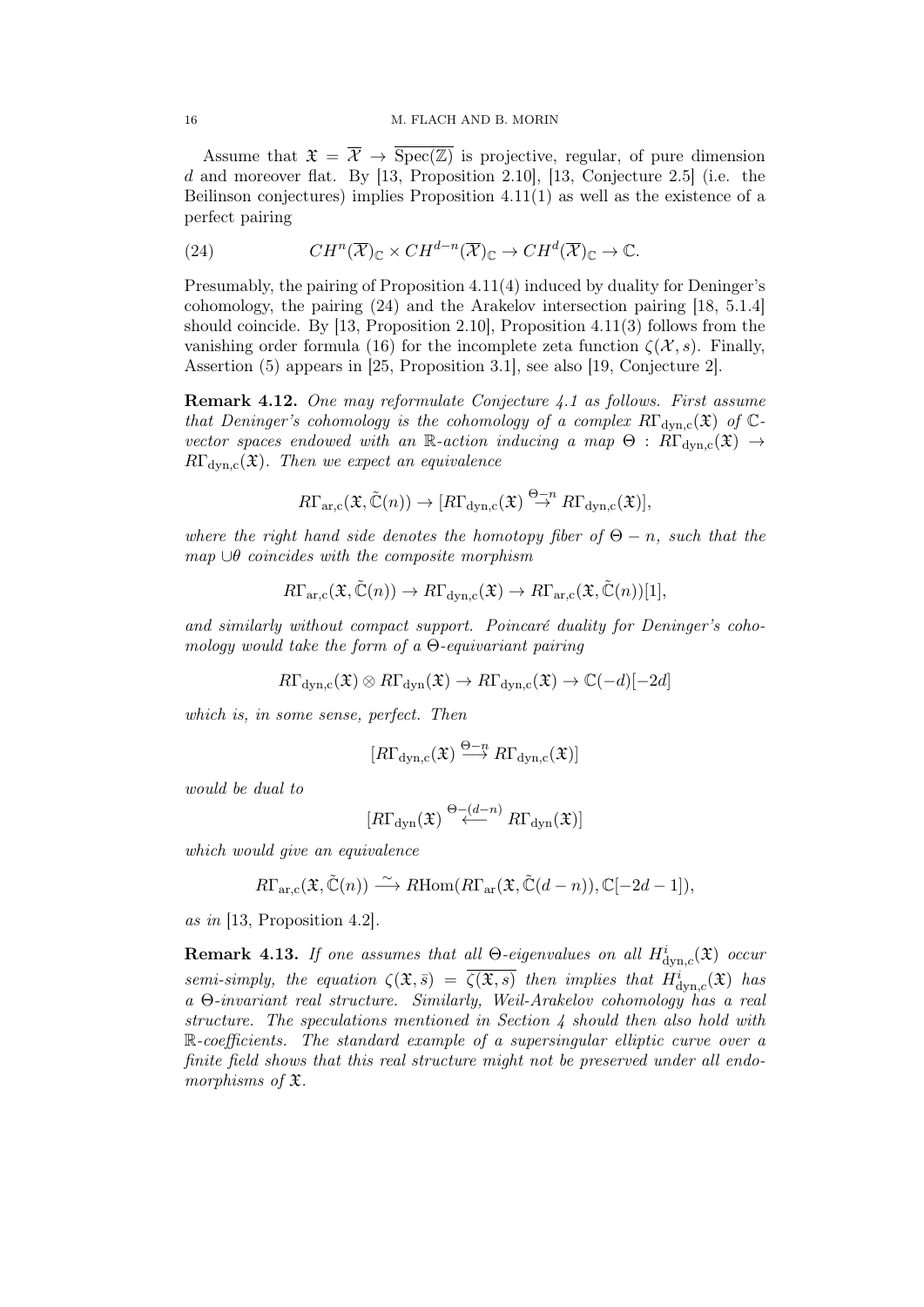### 5. Special values conjecture

In this section we recall the main conjecture of [13]. We consider proper regular arithmetic schemes over  $Spec(\mathbb{Z})$ , and we use the notation X to denote such an arithmetic scheme. The complex  $R\Gamma_{\text{arc}}(\mathcal{X},\mathbb{C}(n))$  has a real structure  $R\Gamma_{\text{arc}}(\mathcal{X}, \tilde{\mathbb{R}}(n))$ , and in some sense a Z-structure. Indeed, under standard assumptions (see [13, Section 4]), there is an object  $R\Gamma_{\text{ar,c}}(\mathcal{X}, \mathbb{Z}(n)) \in \mathbf{D}^b(\text{FLCA})$ , where FLCA is the quasi-abelian category of locally compact abelian groups of finite ranks in the sense of [22], and an isomorphism

$$
R\Gamma_{\text{ar},\text{c}}(\mathcal{X},\tilde{\mathbb{R}}(n))\simeq R\Gamma_{\text{ar},\text{c}}(\mathcal{X},\mathbb{Z}(n))\otimes^L\mathbb{R}
$$

where the derived tensor product is defined as in [22]. More precisely, there is an exact triangle in  $\mathbf{D}^b(\text{FLCA})$ 

(25) 
$$
R\Gamma_{\text{ar},\text{c}}(\mathcal{X},\mathbb{Z}(n)) \to R\Gamma_{\text{ar},\text{c}}(\mathcal{X},\tilde{\mathbb{R}}(n)) \to R\Gamma_{\text{ar},\text{c}}(\mathcal{X},\tilde{\mathbb{R}}/\mathbb{Z}(n))
$$

such that the cohomology of  $R\Gamma_{\text{arc}}(\mathcal{X}, \mathbb{R}/\mathbb{Z}(n))$  consists of compact groups (see [13, Definition 4.15]). Consider the tangent space functor

$$
T_{\infty}: \begin{array}{ccc} \mathbf{D}^b(\text{FLCA}) & \longrightarrow & \mathbf{D}^b(\text{FLCA}) \\ K & \longmapsto & R\underline{\text{Hom}}(R\underline{\text{Hom}}(K,\mathbb{R}/\mathbb{Z}),\mathbb{R}) \end{array}
$$

where  $R\underline{\text{Hom}}$  is the internal Hom in  $\mathbf{D}^b(\text{FLCA})$ .

5.1. Statement of the conjecture. Applying the triangulated functor  $T_{\infty}$  to (25) we obtain by [13, Remark 4.16] the exact triangle

(26) 
$$
R\Gamma_{dR}(\mathcal{X}_{\mathbb{R}}/\mathbb{R})/F^{n}[-2] \to R\Gamma_{\text{ar},c}(\mathcal{X},\tilde{\mathbb{R}}(n)) \to R\Gamma_{W,c}(\mathcal{X},\mathbb{Z}(n))_{\mathbb{R}}
$$

where  $R\Gamma_{W,c}(\mathcal{X},\mathbb{Z}(n))$  is Weil-étale cohomology with compact support in the sense of [13, Section 3.8], which is a perfect complex of abelian groups, and  $R\Gamma_{dR}(\mathcal{X}_{\mathbb{R}}/\mathbb{R})$  is algebraic de Rham cohomology. We have a canonical isomorphism

(27) 
$$
R\Gamma_{dR}(\mathcal{X}_{\mathbb{R}}/\mathbb{R})/F^n \simeq R\Gamma_{dR}(\mathcal{X}/\mathbb{Z})/F^n \otimes \mathbb{R}
$$

where  $R\Gamma_{dR}(\mathcal{X}/\mathbb{Z})/F^n := R\Gamma(\mathcal{X}, L\Omega^{ denotes derived de Rham cohomology$ modulo the n-th step of the Hodge filtration as defined in [24] (see also Remark 5.2), which is a perfect complex of abelian groups (see [13, Section 5.1]). This gives isomorphisms

(28)  $\mathbb{R} \stackrel{\sim}{\to} \det_{\mathbb{R}} R\Gamma_{\text{ar,c}}(\mathcal{X}, \tilde{\mathbb{R}}(n))$ 

(29) 
$$
\widetilde{\rightarrow} \quad (\det_{\mathbb{Z}} R\Gamma_{W,c}(\mathcal{X},\mathbb{Z}(n)) \otimes_{\mathbb{Z}} \det_{\mathbb{Z}} R\Gamma_{dR}(\mathcal{X}/\mathbb{Z})/F^n)) \otimes \mathbb{R}
$$

(30) =: 
$$
\Delta(\mathcal{X}/\mathbb{Z}, n) \otimes_{\mathbb{Z}} \mathbb{R}
$$
.

where  $(28)$  is induced by the acyclic complex  $(3)$ , and  $(29)$  is induced by  $(26)$ and (27). We denote the composite isomorphism by

$$
\lambda_{\infty} : \mathbb{R} \xrightarrow{\sim} \Delta(\mathcal{X}/\mathbb{Z}, n) \otimes \mathbb{R}.
$$

Finally, we define a rational number  $C(\mathcal{X}, n) \in \mathbb{Q}^{\times}$  using p-adic Hodge theory (see [13, Section 5.4]). One shows that  $C(\mathcal{X}, n) = 1$  for any  $n \in \mathbb{Z}$  if X lies over a finite field, and that  $C(\mathcal{X}, n) = 1$  for any X if  $n \leq 1$ . The conjecture below is [13, Conjecture 5.12].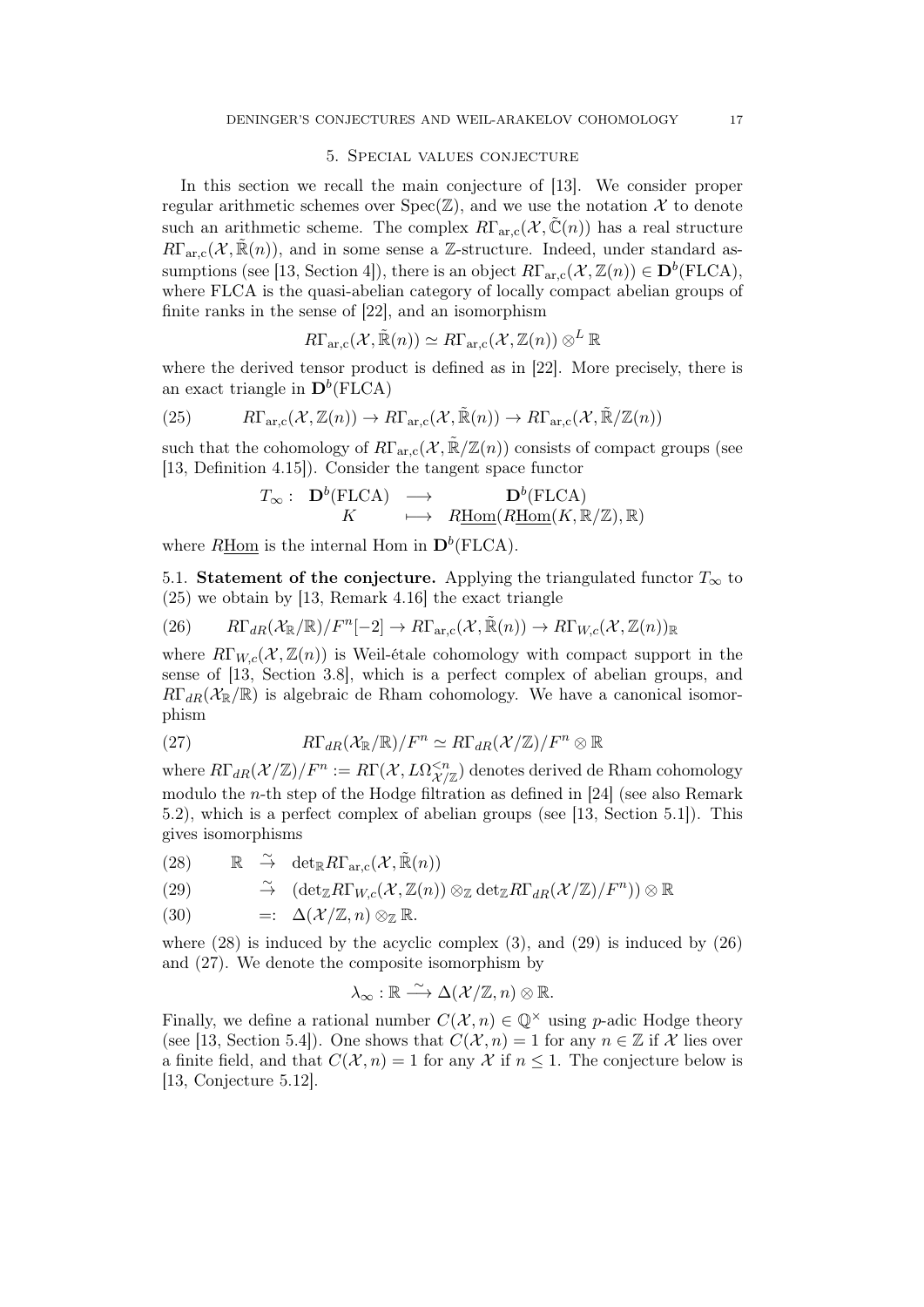Conjecture 5.1. We have an identity

$$
\lambda_{\infty}(\zeta^*(\mathcal{X}, n)^{-1} \cdot C(\mathcal{X}, n)) \cdot \mathbb{Z} = \Delta(\mathcal{X}/\mathbb{Z}, n)
$$

By [13, Theorem 5.27], if  $\mathcal X$  is projective smooth over a number ring, then Conjecture 5.1 is equivalent to the Bloch-Kato Conjecture in the formulation of Fontaine–Perrin-Riou (see [14] and [15]). On the other hand, if  $\mathcal X$  has characteristic  $p$ , then Conjecture 5.1 is equivalent to the conjecture of Geisser– Lichtenbaum (see [28] and [17]), which holds e.g. for curves. The formulation of Conjecture 5.1 in the case  $n = 0$  was envisioned by Lichtenbaum [29], see also [31].

5.2. A reformulation. We now give a slight reformulation of Conjecture 5.1 using Conjecture 4.1. If  $V^0 \rightarrow V^1$  is a map of complex vector spaces with finite dimensional kernel and cokernel, one considers the complex  $[V^0 \to V^1]$ concentrated in degrees 0, 1 and one defines

$$
\text{det}_{\mathbb{C}}[V^0 \stackrel{f}{\to} V^1] := \text{det}_{\mathbb{C}}\text{Ker}(f) \otimes \text{det}_{\mathbb{C}}^{-1}\text{Coker}(f).
$$

The isomorphism (29) and the long exact sequence of Conjecture 4.1 provide us with the isomorphism

$$
\iota: \Delta(\mathcal{X}/\mathbb{Z},n)_{\mathbb{C}} \stackrel{\sim}{\to} \det_{\mathbb{C}} R\Gamma_{\text{ar},c}(\mathcal{X},\tilde{\mathbb{C}}(n)) \stackrel{\sim}{\to} \bigotimes_{i\in\mathbb{Z}} \det_{\mathbb{C}}^{(-1)^i} [H^i_{\text{dyn},c}(\mathcal{X}) \stackrel{\frac{n-\Theta}{2\pi}}{\to} H^i_{\text{dyn},c}(\mathcal{X})].
$$

Moreover, one has a trivialization

$$
\mathrm{ss}:\bigotimes_{i\in\mathbb{Z}}\mathrm{det}_{\mathbb{C}}^{(-1)^{i}}[H^{i}_{\mathrm{dyn,c}}(\mathcal{X})\xrightarrow{\frac{n-\Theta}{2\pi}}H^{i}_{\mathrm{dyn,c}}(\mathcal{X})]\stackrel{\sim}{\longrightarrow}\mathbb{C},
$$

induced by the isomorphisms (12), and one may show that the diagram of isomorphisms

$$
\Delta(\mathcal{X}/\mathbb{Z}, n) \otimes \underbrace{\mathbb{C} \xrightarrow{\iota} \bigotimes_{i \in \mathbb{Z}} \det_{\mathbb{C}}^{(-1)^{i}} [H_{\mathrm{dyn},c}^{i}(\mathcal{X}) \xrightarrow{\frac{n-\Theta}{2\pi}} H_{\mathrm{dyn},c}^{i}(\mathcal{X})]}_{\mathbb{C}}
$$

commutes. Hence Conjecture 5.1 reads as follows: The complex line

$$
\bigotimes_{i \in \mathbb{Z}} \det_{\mathbb{C}}^{(-1)^i} [H^i_{\mathrm{dyn,c}}(\mathcal{X}) \xrightarrow{\frac{n-\Theta}{2\pi}} H^i_{\mathrm{dyn,c}}(\mathcal{X})]
$$

has a canonical lattice  $\iota(\Delta(\mathcal{X}/\mathbb{Z}, n))$  whose generator maps to

$$
\pm \zeta^* (\mathcal{X}, n)^{-1} \cdot C(\mathcal{X}, n)
$$

under the isomorphism ss induced by the semi-simplicity isomorphisms (12).

## Remark 5.2. We expect

(31) 
$$
C(\mathcal{X}, n)^{-1} = \prod_{i \leq n-1; j} (n-1-i)!^{(-1)^{i+j} \dim_{\mathbb{Q}} H^j(\mathcal{X}_{\mathbb{Q}}, \Omega^i)}
$$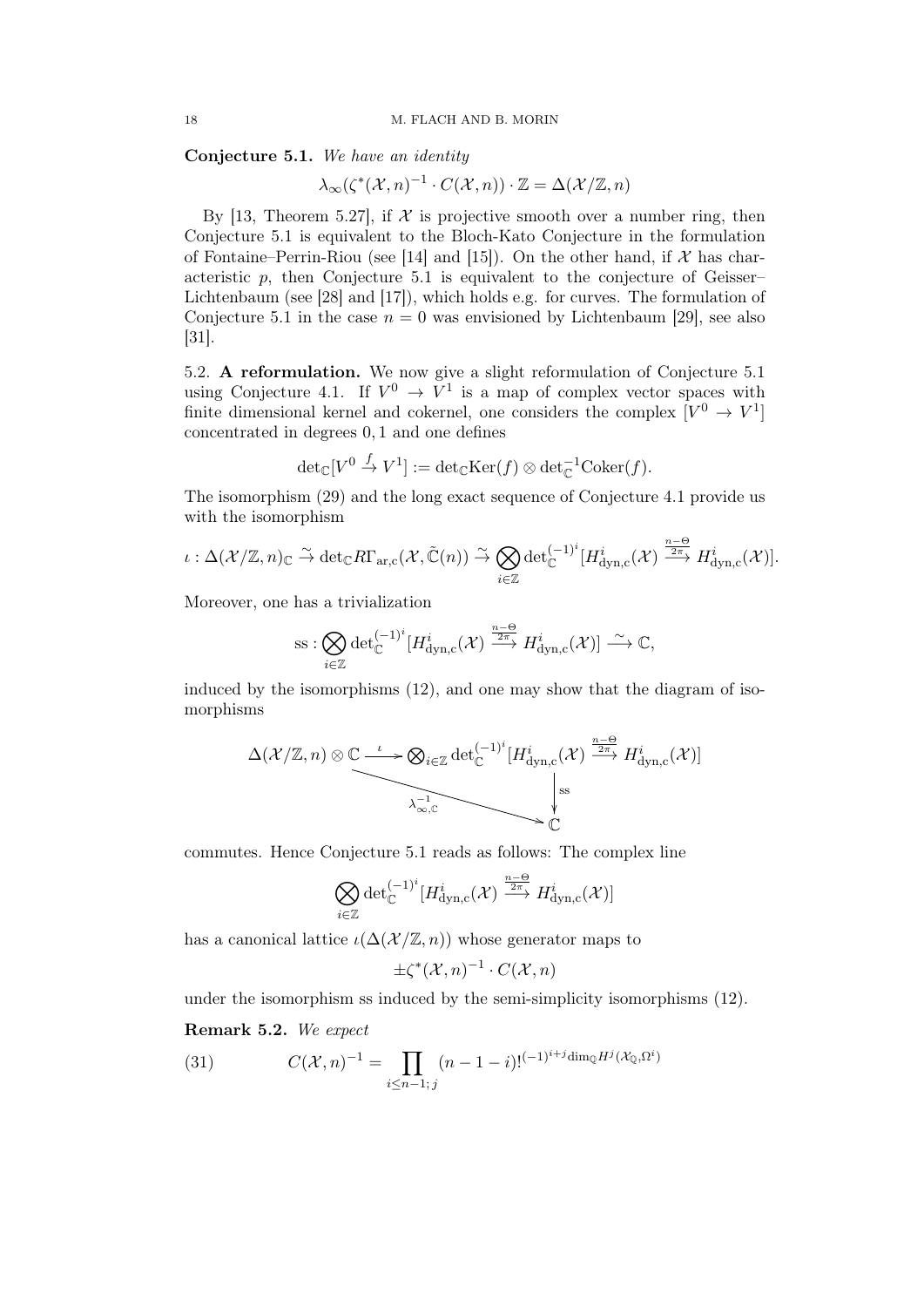for any  $n \in \mathbb{Z}$  but among schemes flat over  $\mathbb{Z}$  this is currently only known for  $\mathcal{X} = \text{Spec}(\mathcal{O}_F)$  where F is a number field all of whose completions are absolutely abelian ([13][Prop. 5.34]). In any case, (31) suggests the following modification of the derived de Rham complex. For a free  $\mathbb Z$ -algebra P, consider the subcomplex

$$
\tilde{\Omega}_{P/\mathbb{Z}}^{\leq n} := [(n-1)!\Omega_{P/\mathbb{Z}}^0 \to (n-2)!\Omega_{P/\mathbb{Z}}^1 \to \cdots \to 0!\Omega_{P/\mathbb{Z}}^{n-1}]
$$

of the truncated de Rham complex

$$
\Omega_{P/\mathbb{Z}}^{
$$

The complex  $\tilde{\Omega}_{P/\mathbb{Z}}^{< n}$  is functorial in the free algebra P. For an arbitrary Z-algebra A, let  $P_{\bullet}(A) \rightarrow A$  be the standard simplicial resolution of A by free Z-algebras [23]. Consider the simplicial complex  $\tilde{\Omega}_{P_{\bullet}(A)/\mathbb{Z}}^{ and its total complex$ 

$$
L\tilde{\Omega}_{A/\mathbb{Z}}^{
$$

which is a subcomplex of the derived de Rham complex modulo the Hodge filtration

$$
L\Omega^{
$$

One then defines  $R\Gamma_{dR,c}(\mathcal{X}/\mathbb{Z})/F^n$  as the Zariski hypercohomology of the complex of sheaves  $L\tilde{\Omega}_{-/\mathbb{Z}}^{< n}$  on  $\mathcal X.$  If one assumes (31) and if one replaces the complex  $R\Gamma_{dR}(\mathcal{X}/\mathbb{Z})/F^n$  by  $R\Gamma_{dR,c}(\mathcal{X}/\mathbb{Z})/F^n$  in the formulation of Conjecture 5.1, then the correction factor  $C(\mathcal{X}, n)$  disappears.

#### **REFERENCES**

- [1] Bloch, S.: Algebraic cycles and the Beilinson conjectures. The Lefschetz centennial conference, Part I (Mexico City, 1984), 65–79, Contemp. Math., 58, Amer. Math. Soc., Providence, RI, 1986.
- [2] Borel, A.; Wallach, N.: Continuous cohomology, discrete subgroups, and representations of reductive groups. Second edition. Mathematical Surveys and Monographs, 67. American Mathematical Society, Providence, RI, 2000.
- [3] Deninger, C.: On the Γ-factors attached to motives. Invent. Math. 104 (1991), no. 2, 245–261.
- [4] Deninger, C.: Motivic L-functions and regularized determinants. Motives (Seattle, WA, 1991), 707–743, Proc. Sympos. Pure Math., 55, Part 1, Amer. Math. Soc., Providence, RI, 1994.
- [5] Deninger, C.: Local L-factors of motives and regularized determinants. Invent. Math. 107 (1992), no. 1, 135–150.
- [6] Deninger, C.: Evidence for a cohomological approach to analytic number theory. First European Congress of Mathematics, Vol. I (Paris, 1992), 491–510, Progr. Math., 119, Birkhauser, Basel, 1994.
- [7] Deninger, C.: Motivic L-functions and regularized determinants. II. Arithmetic geometry (Cortona, 1994), 138–156, Sympos. Math., XXXVII, Cambridge Univ. Press, Cambridge, 1997.
- [8] Deninger, C.: Some analogies between number theory and dynamical systems on foliated spaces. Proceedings of the International Congress of Mathematicians, Vol. I (Berlin, 1998). Doc. Math. 1998, Extra Vol. I, 163–186.
- [9] Deninger, C.: Number theory and dynamical systems on foliated spaces. Jahresber. Deutsch. Math.-Verein. 103 (2001), no. 3, 79–100.
- [10] Deninger, C.: Analogies between analysis on foliated spaces and arithmetic geometry. Groups and analysis, 174–190, London Math. Soc. Lecture Note Ser., 354, Cambridge Univ. Press, Cambridge, 2008.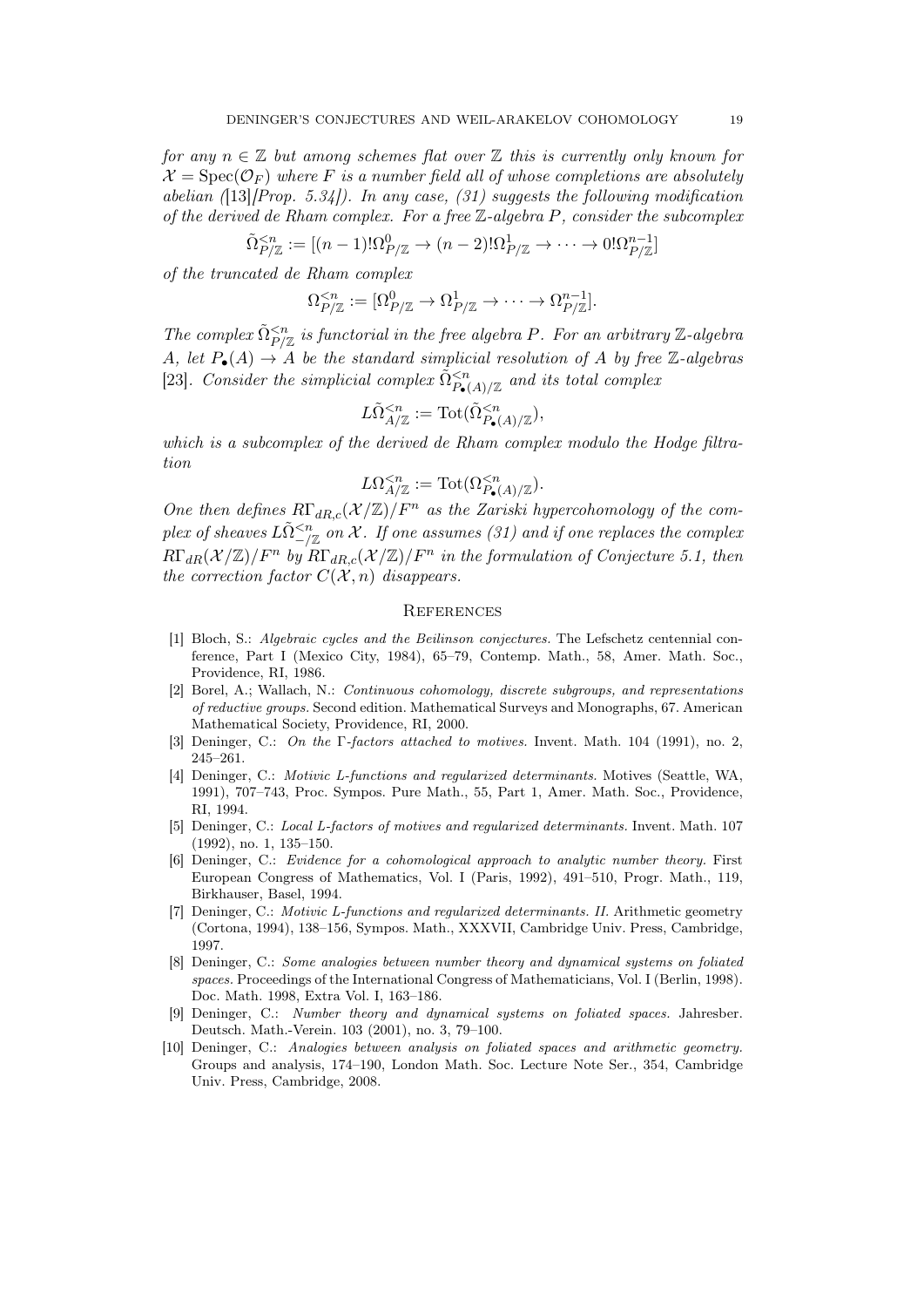#### 20 M. FLACH AND B. MORIN

- [11] Deninger, C.: The Hilbert-Polya strategy and height pairings. Casimir force, Casimir operators and the Riemann hypothesis, 275–283, Walter de Gruyter, Berlin, 2010.
- [12] Flach, M.; Morin, B.: On the Weil-étale topos of regular arithmetic schemes. Documenta Math. 17 (2012) 313–399.
- [13] Flach, M.; Morin, B.: Weil-étale cohomology and Zeta-values of proper regular arithmetic schemes. Doc. Math. 23 (2018) 1425–1560.
- [14] Fontaine, J.M.: Valeurs spéciales des fonctions L des motifs, Séminaire Bourbaki 751, (1992).
- [15] Fontaine, J.M.; Perrin-Riou, B.: Autour des conjectures de Bloch et Kato: cohomologie galoisienne et valeurs de fonctions L. Motives (Seattle, WA, 1991), 599–706, Proc. Sympos. Pure Math., 55, Part 1, Amer. Math. Soc., Providence, RI, 1994.
- [16] Geisser, T.: Motivic cohomology, K-theory and topological cyclic homology. Handbook of K-theory. Vol. 1, 193–234.
- [17] Geisser, T.: Weil-étale cohomology over finite fields. Math. Ann. 330 (4) (2004), 665–692.
- [18] Gillet, H.; Soulé, C.: Arithmetic intersection theory. Inst. Hautes Études Sci. Publ. Math. No. 72 (1990), 93–174.
- [19] Gillet, H.; Soulé, C.: Arithmetic analogs of the standard conjectures. Motives (Seattle, WA, 1991), 129–140, Proc. Sympos. Pure Math., 55, Part 1, Amer. Math. Soc., Providence, RI, 1994.
- [20] Goncharov, A. B.: Polylogarithms, regulators, and Arakelov motivic complexes. J. Amer. Math. Soc. 18 (2005), no. 1, 1–60.
- [21] Holmstrom, A.; Scholbach, J.: Arakelov motivic cohomology I. J. Algebraic Geom. 24 (2015), no. 4, 719–754.
- [22] Hoffmann, N; Spitzweck M.: Homological algebra with locally compact abelian groups. Adv. Math. 212 (2007), no. 2, 504–524.
- [23] Illusie, L.: Complexe cotangent et déformations. I. Lecture Notes in Mathematics, Vol. 239. Springer-Verlag, Berlin-New York, 1971.
- [24] Illusie, L.: Complexe cotangent et déformations. II. Lecture Notes in Mathematics, Vol. 283. Springer-Verlag, Berlin-New York, 1972.
- [25] Künnemann, K.: Some remarks on the arithmetic Hodge index conjecture. Compositio Math. 99 (1995), no. 2, 109–128.
- [26] Levine, M.: K-theory and motivic cohomology of schemes. Preprint (1999). http://www.math.uiuc.edu/K-theory/336/
- [27] Levine, M.: Techniques of localization in the theory of algebraic cycles. J. Algebraic Geom. 10 (2) (2001), 299–363.
- [28] Lichtenbaum, S.: The Weil-étale topology on schemes over finite fields. Compositio Math. 3 (2005), 689–702.
- [29] Lichtenbaum, S.: The Weil-étale topology for number rings. Ann. of Math. (2) 170 (2) (2009), 657–683.
- [30] Manin, Y.: Lectures on Zeta functions and motives (according to Deninger and Kurokawa). Astérisque No. 228 (1995), 4, 121–163.
- [31] Morin, B.: Zeta functions of regular arithmetic schemes at  $s = 0$ . Duke Math. J. 163 (2014), no. 7, 1263–1336.
- [32] Morin, B.: Milne's correcting factor and derived de Rham cohomology. Doc. Math. 21 (2016), 39–48.
- [33] Scholbach, J.: Special L-values of geometric motives. Asian J. Math. 21 (2017), no. 2, 225–263.
- [34] Serre, J.P.: Zeta and L functions. 1965 Arithmetical Algebraic Geometry (Proc. Conf. Purdue Univ., 1963) pp. 82–92 Harper and Row, New York.
- [35] Serre, J.P.: Facteurs locaux des fonctions zêta des variétés algébriques (définitions et conjectures). Séminaire Delange-Pisot-Poitou. Théorie des nombres, tome 11, n◦ 2 (1969- 1970), exp n◦ 19, p. 1–15.